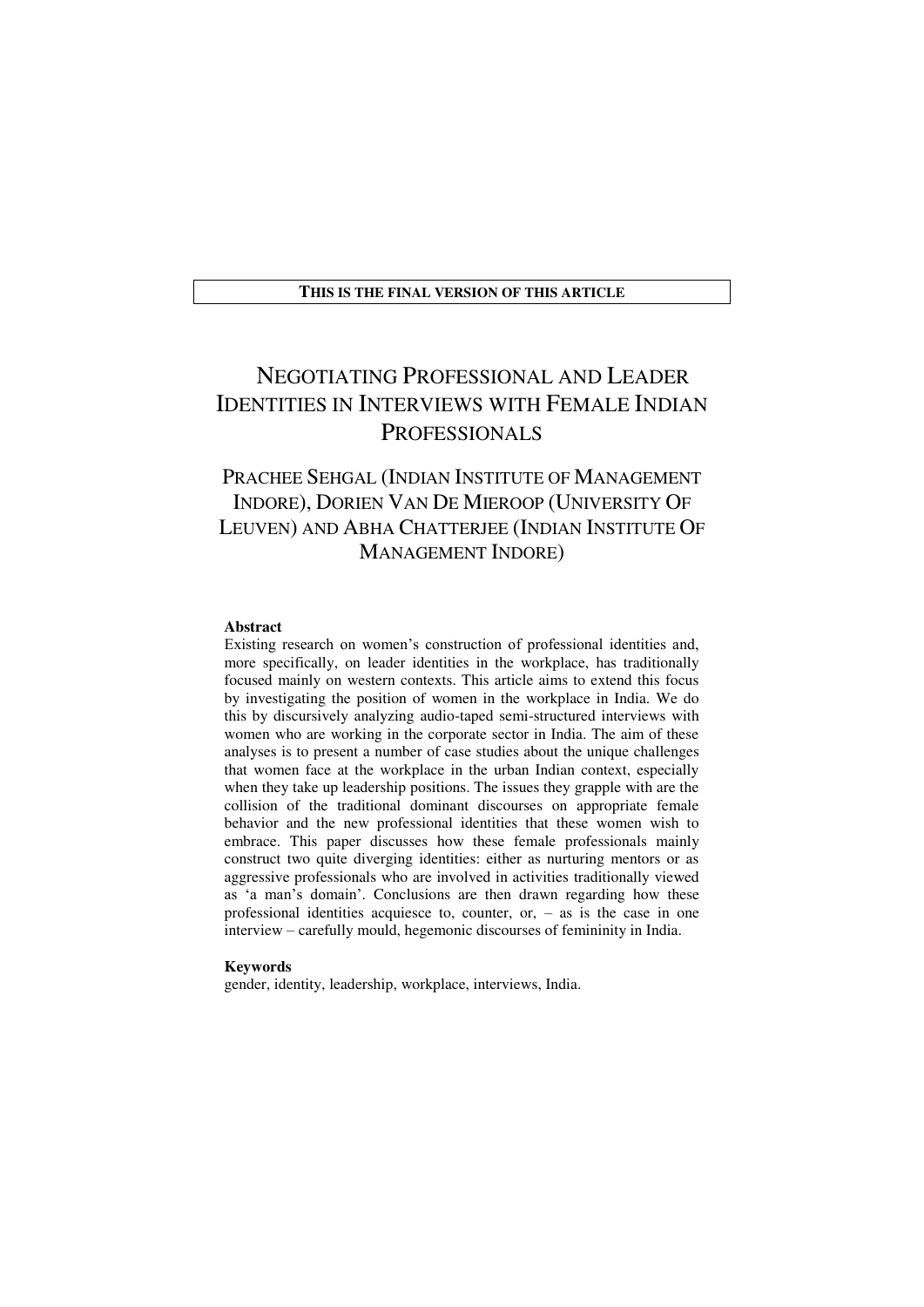## **1. Introduction**

In discourse studies, it is widely accepted to take a social-constructionist approach, looking at "communication as a process that is instrumental in the creation of our social worlds, rather than simply an activity that we do within them" (Holmes, Marra and Vine 2011: 21). From this anti-essentialist perspective, then, and "directly contrary to what appears to be its settled semantic career" (Hall 2000: 17), the concept of identity does not refer to a stable core of the self (Hall 2000: 17), but it emphasizes "the constantly changing and developing nature of social identities" (Holmes, Marra and Vine 2011: 21). So this means that people construct several – "more or less compatible" – identities that "intersect and/or contrast with each other in different ways and in accordance with changing social circumstances and interlocutors" (De Fina 2006: 353). Hence, it is the researcher's aim to look into this dynamic process of interlocutors moving in and out of different identities as they are "performed, enacted and embodied through a variety of linguistic and non-linguistic means" in discourse (De Fina, Schiffrin and Bamberg 2006: 3).

Thus, in any given interaction, individuals may draw on any of the different aspects of their social identity, which are potentially relevant anytime and anywhere (Zimmerman 1988: 426), and they often do so in highly fluid ways, swiftly shifting from making relevant one facet of their social identity to the next. Furthermore, if one of these facets is interactively highlighted, this does not happen in a categorical way either, since "we may act more or less middle-class, more or less female, and so on, depending on what we are doing and with whom" (Schiffrin 1996: 199). Since one of an individual's important pastimes in life is his or her professional activities, it is thus not surprising that a person, both when he or she is at the workplace and elsewhere, draws on these activities as a resource for identity work, for example by highlighting one's membership of an organization (Van De Mieroop 2005) or one's professional status (Holmes, Stubbe and Vine 1999), possibly as a leader.

Leadership is regarded here also from a social constructionist perspective. It is considered as a "dynamic, transformational process or activity that draws on a range of discursive strategies in order to integrate different aspects of effective communication in everyday interaction" (Holmes, Marra and Vine 2011: 7). As such, the importance of language in the fluid process of doing leadership is strongly emphasized, and thus the term *discursive leadership* is often used. This can be characterized as an approach that views leadership as "a language game in which meaning is managed" (Clifton 2012: 149) and this management of meaning is done interactionally, in constant negotiation with the other interlocutors present in the interaction (see also Smircich and Morgan 1982). This, of course, also implies that the identity of leader is not established in any pre-discursive way, "attributed to the hierarchically established superior" (Clifton 2006: 209), or that it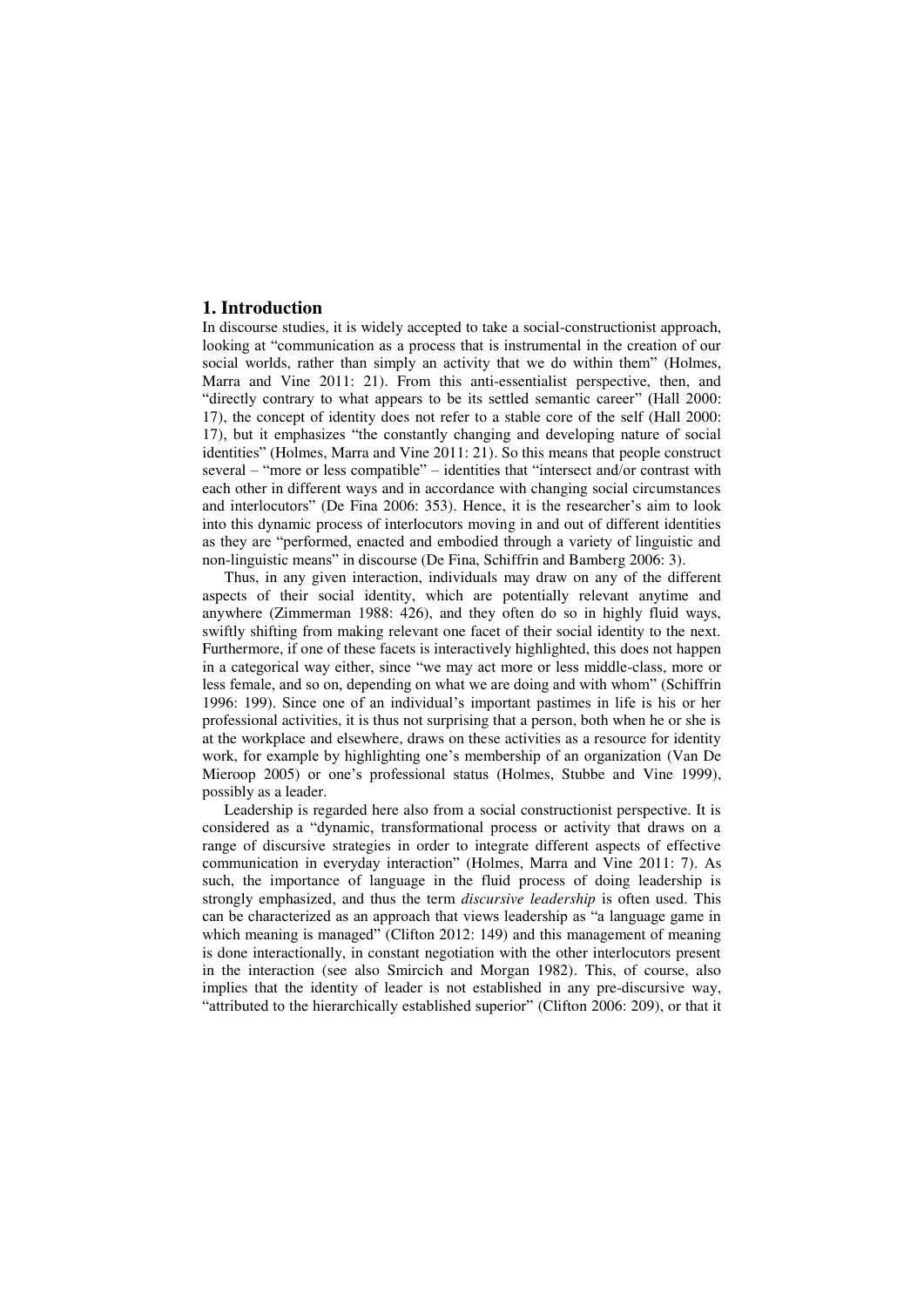is the "property" of a person, rather "it can be distributed and it is open to challenge" (Clifton 2012: 150). Many studies, for example focusing particularly on co-leadership (Schnurr and Chan, 2011) or distributed leadership in leaderless teams (Choi and Schnurr forthcoming), have demonstrated the locally negotiated and extremely fluid nature of leadership and leader identities.

Also in the workplace, these professional and/or leader identities interact with other facets of an individual's social identity, as for example with gender (Holmes and Schnurr 2006) and/or ethnic identities (Van De Mieroop and Clifton 2012a), thus again resulting in a highly complex myriad of intersecting resources an individual can draw on, both in and outside of the workplace. Especially regarding leadership, gender and leader identities are closely intertwined, since much research on leadership traditionally took "an authoritarian and 'masculine' perspective on the way it is accomplished", a tendency which feminist analysts have summarized as: "Think leader, think male" (Holmes 2005: 1780-81). It has been argued that this masculine perspective on "what defines an effective leader" has lead to the fact that a woman is "less likely [...] perceived as potential leader" (Holmes 2005: 1781). So on the one hand, there is a "masculine bias of the concept of leadership" (Schnurr 2009a: 129) and an interrelatedness of "doing leadership" and "doing gender" (Schnurr 2009a: 128), while on the other hand, many studies have also emphasized the importance of relating leadership and gender to the discursive norms of the particular working group under study, or, in Wenger's terms, the community of practice (Wenger 1988). These norms may be related to specific "gendered speech styles" and they may invite the members of a particular community of practice to "display discursive behaviors indexed for masculinity or femininity" (Schnurr 2009a: 129) regardless of their own gender. Studies about workplaces around the world have demonstrated, to a greater or lesser extent, that both – traditionally named – *feminine*, more indirect and relationally oriented, as well as *masculine*, more authoritative, interactional styles are drawn upon by male leaders, as well as by female leaders (see e.g. Holmes 2005; Ladegaard 2011; Saito 2011; Takano 2005; Troemel-Ploetz 1994 for diverging studies on this issue). As such, gender is sometimes, but not always, made relevant. However, in spite of these similar styles, Ladegaard found that female leaders are challenged more often and that their authority is questioned more frequently by their male colleagues (Ladegaard 2011). This shows that gender is a differential in the orientations of the other interlocutors to their leaders in the workplace. So, even when interlocutors do not make a certain facet of their social identity, such as gender, relevant in an interaction, it may be interactively made relevant in implicit or explicit ways by the other participants. So gender and professional identities, and in particular leader identities, often prove to be interrelated and this results in a complex myriad of identity claims that are constantly negotiated among interlocutors in the workplace.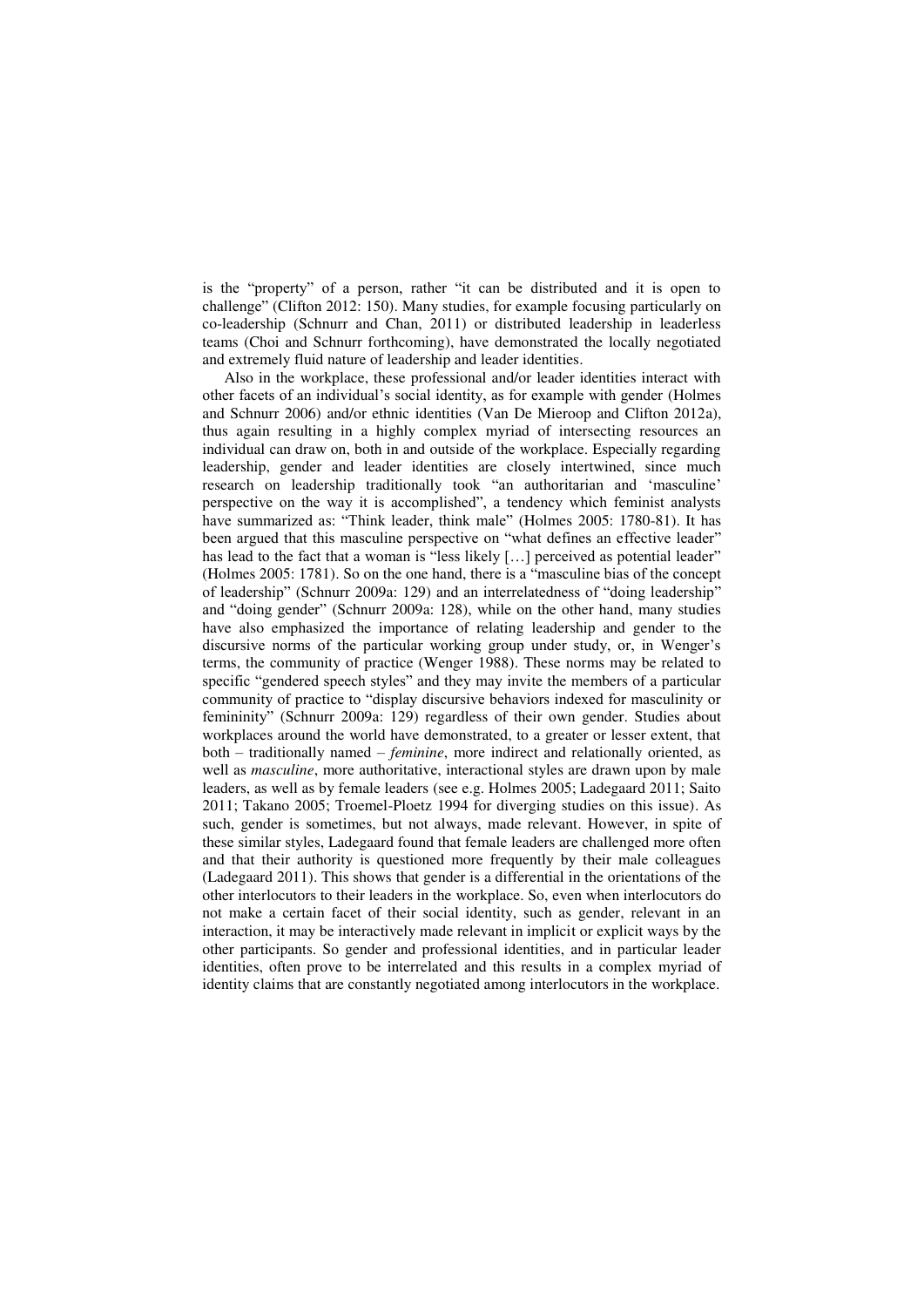# **2. Women in the workplace in India**

That a woman's economic situation influences her empowerment and her status in the society is no hidden truth. Equal access to education and to opportunities for employment is necessary for women to live with self esteem in today's competitive world. However, the statistics of India do not seem to be favorable for women. India is still pretty much struggling to grapple with challenges of social evils against women, like female feticide and an increase of crimes against women.<sup>1</sup> The sex ratio in some of the states of India is as low as 618 (per thousand males)<sup>2</sup> and the sex differential between the number of male and female workers in India in the total workforce is huge. Females constitute only 31.6% of the total workforce in India out of which a major proportion of females (87.3%) are working as cultivators, agricultural laborers and laborers in household industries. As per the latest data released by the National Sample Survey Organization<sup>3</sup>, the labor force participation rate (LFPR) is significantly lower for females than for males in both rural and urban areas: while this LFPR is 56% for rural and urban males, it is only  $27\%$  for rural females and  $15\%$  for urban females.<sup>4</sup> If more and more women are brought into the mainstream occupations of India, it is expected that the gross domestic product of India would rise steeply. Based on data from 2000-2004, the United Nations Economic and Social Commission for Asia and Pacific (ESCAP) estimates that if India's female labour force participation reached parity with that of the United States (86%), its gross domestic product (GDP) would increase by 4.2% a year and a growth rate of 1.08% representing an annual gain of \$19 billion (Lahoti and Swaminathan 2013). With this broader picture of the social and economic reality of women and the labour force in India in mind, the discussion now proceeds to focus on the issues faced by women at the Indian workplace.

At this point, it remains unsure whether the work environment in India has become favorable for women after decades of attempts to break through the glass ceiling, during which, as Nath (2000: 50) mentions, "women were unequivocal in wanting to be evaluated on their performance and did not want any special treatment". Studies about the current situation of women in the workplace show mixed evidence. As mentioned by Singh and Hoge (2010: 1) "though women are contributing enormously to the social and economic product at national and global levels, they remain at the bottom in the hierarchy of power and rewards in the workplace". According to People Matters-TCS Gender Inclusion Survey (2010), which collected data from 116 companies in India belonging to the IT-ITes sector, finance and manufacturing sector, there is an under-representation of women at senior management positions and at corporate board level. A patriarchal corporate culture as well as lack of flexible work solutions, of work-life balance policies, of re-entry opportunities, of parental leave and of benefits were cited as some of the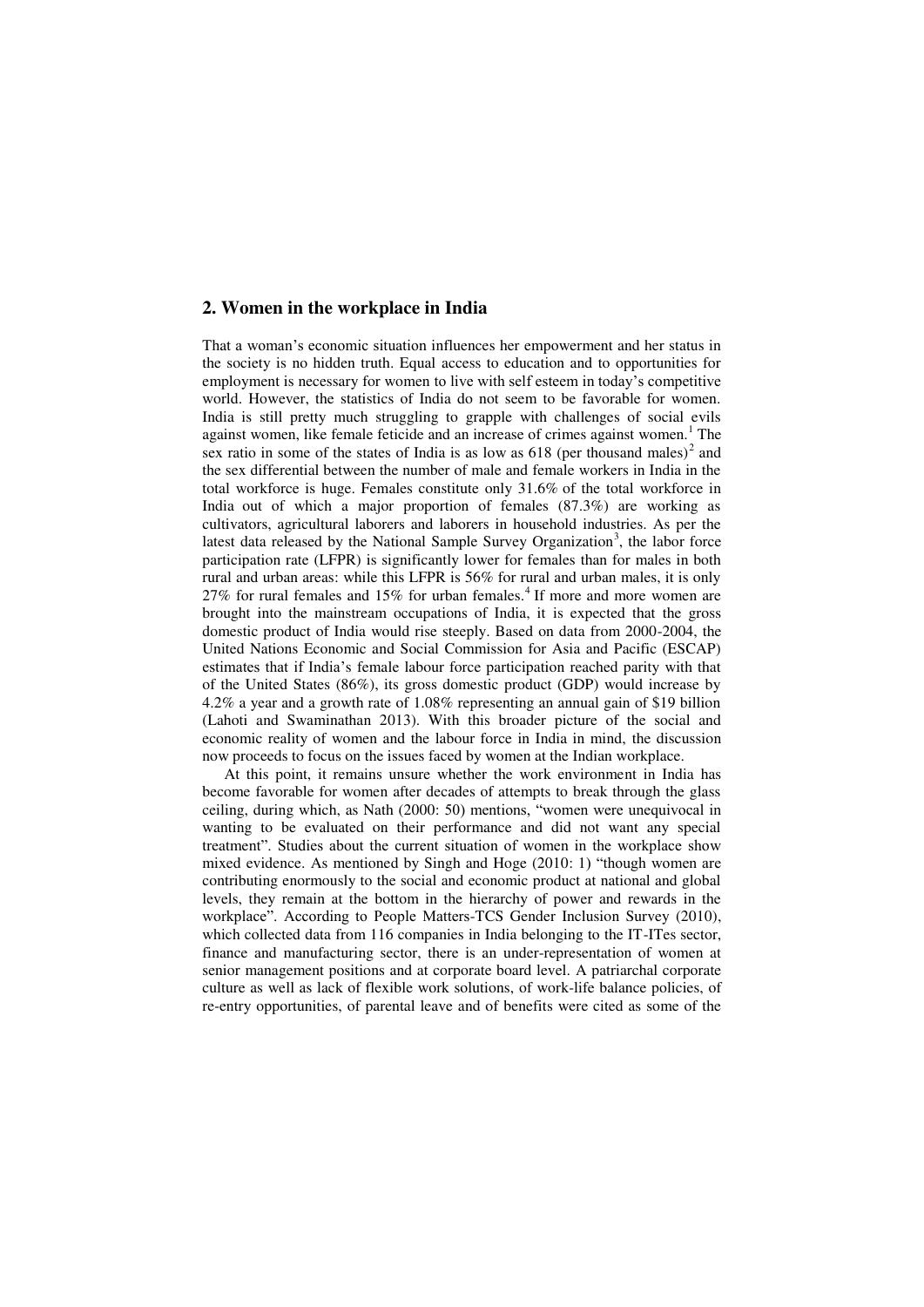major barriers to the career progression of women in the workplace which has lead to a concentration of women at entry-level positions.

Furthermore, according to a study done by Gupta, Koshal and Koshal (1998) on 162 managers (63% male and 37% female) from the service and manufacturing sector in India, only about one third of male and female managers felt that their organizations were making efforts to increase the number of females in the senior management positions. Their survey also showed that women perceived that they had to work much harder than men and prove their mettle all the time. They were expected to acquire management styles which were more comfortable to their male colleagues and yet, they were paid less compared to their male counterparts despite doing the same work and possessing equal qualifications. So discrimination against women in the workplace has not vanished, but has only taken 'subtle' forms (Klenke 1996). Finally, in their study on women in management in India, Budhwar, Saini & Bhatnagar (2011) argue that after overcoming the traditional and cultural inhibitions which parents and society create for women, they also have to face gender and role stereotyping whereby women are considered fit only for softer roles and occupations like human resources or personnel relations. Next to this, a dualism is expected from them in terms of managing the household and their children, which is considered to be their sole responsibility in addition to their job outside the house. This orientation to family and the household is in line with the findings by Naqvi (2011) on women managers in the public sector: family support is first on the list of competencies women found necessary as an external factor for performing successfully at work. So it is between a tussle of these multiple forces, that women in India try to carve out their position in the workplace, while facing a number of, sometimes conflicting, identity challenges.

# **3. Research focus and data**

In this article we investigate the ways in which the Indian women in our case study construct their professional – and possibly leader – identities in the workplace when they take a step back from the daily routine of everyday life, and discuss their life and more specifically professional experiences during research interviews. As such, the focus is shifted away from the interactional negotiation of professional or leader identities on the spot, so to say, but rather, a more reflexive dataset is obtained, characterized by a greater amount of distance between the interviewee, as the narrator of the story, on the one hand, and the – usually morally acceptable – version of him/herself, as the protagonist, that is constructed in the story on the other hand (Linde 1993). Because of this high degree of reflexivity, life stories are often criticized as the object of analyses, since they are said to contain a less dynamically shifting myriad of identities (see e.g. Georgakopoulou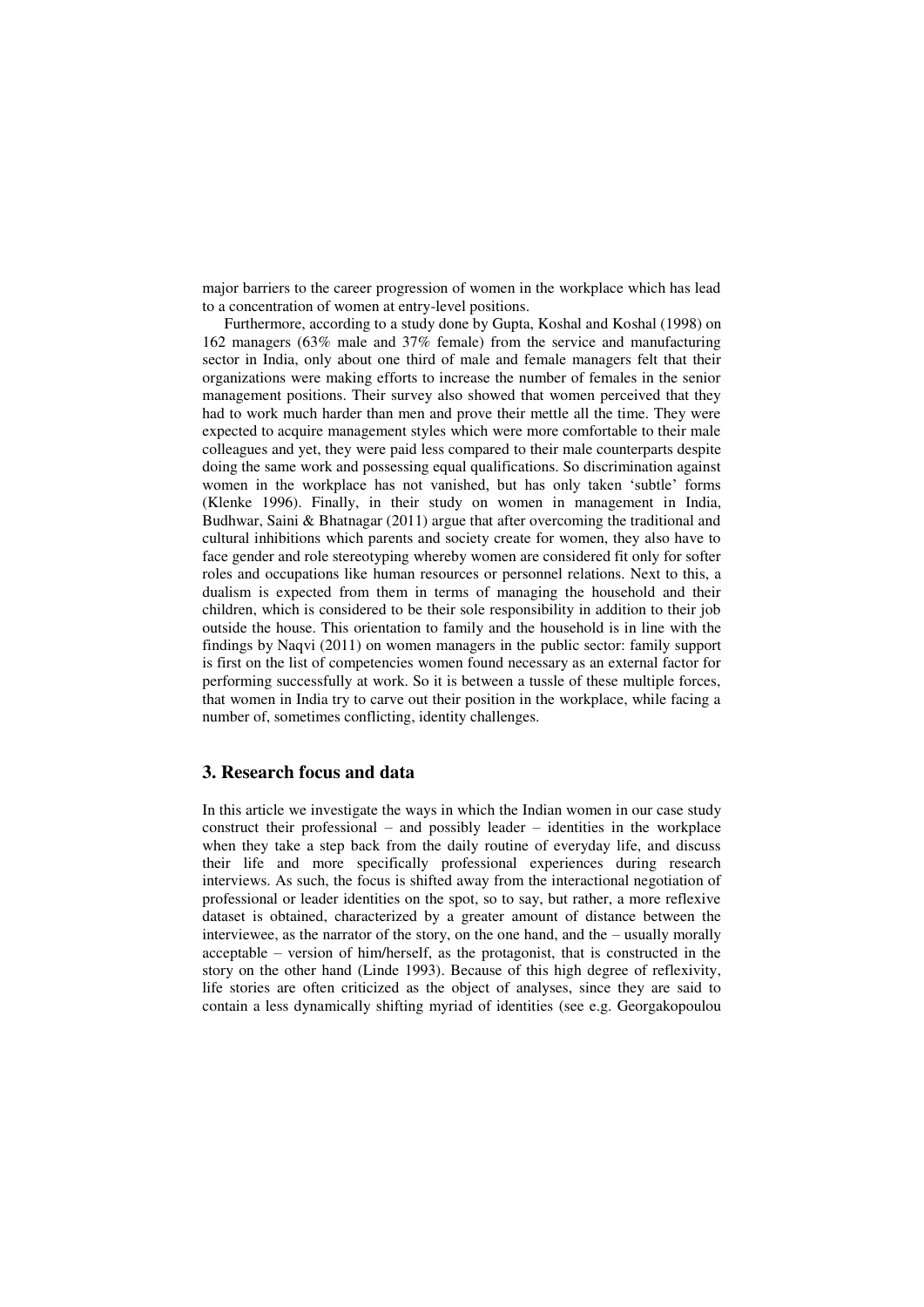2006). However, narrators also have to take into account different – local and global – contextual factors, such as the demands to tell a good and reportable story (e.g. Van De Mieroop 2009), and have to interact with the interviewer as well, whose questions often contain a great deal of categorization work (e.g. Bartesaghi and Perlmutter Bowen 2009) and of orientations to particular master narratives which the interviewees can then discursively acquiesce to or counter (e.g. Van De Mieroop and Clifton 2012b). Hence, and in line with the view of interviews as interactively-negotiated and contextually-situated communicative events that need to be investigated as such (see Cicourel 1964), we look into the way the interlocutors, both interviewees and interviewers, discursively negotiate the identities constructed in these interactions. In particular, this study analyzes how the interviewees' professional identities are talked into being and how these identities can be related to dominant discourses (De Fina, Schiffrin and Bamberg 2006: 7) about women in the workplace in India.

For the purpose of this study, more than ten women working in the corporate sector in three cities of India were approached for interviews. However, only four women gave their consent to audio-tape the interviews, which were then transcribed by the researchers. The other women we approached for these interviews felt that this topic was too sensitive and personal for them and that the disclosure of their feelings about their workplace may hamper their career progression. Some women agreed to talk to the researchers though, but they did not give consent to audiotape their interview and since this kind of analysis requires support of recorded conversations, we did not include these interviews in any of the analyses.

For this article, we draw on data from three interviews since all these interviewees were (or had been) in management positions in the companies they worked for. All interviewees were raised in metro cities in India and they all shared the same wish, namely to remain professionally active and to make careers for themselves.

- Interviewee 1 is in her late fifties and is due for retirement in a couple of years. She has more than thirty years of experience of working in the corporate sector in a northern Indian metro city. She has risen from the position of secretary to being the head of administration for the same company she began her career in.
- Interviewee 2 is in her early thirties and belongs to a well educated family. She has studied in co-education schools and has been living in cities throughout her upbringing. She has earned a postgraduate degree in management and has six years of professional experience in sales in various companies across India as well as in different sectors such as fast moving consumer goods, telecom, media etc. A few years ago, however, she decided to move towards academia because she "got bored of sales" (as she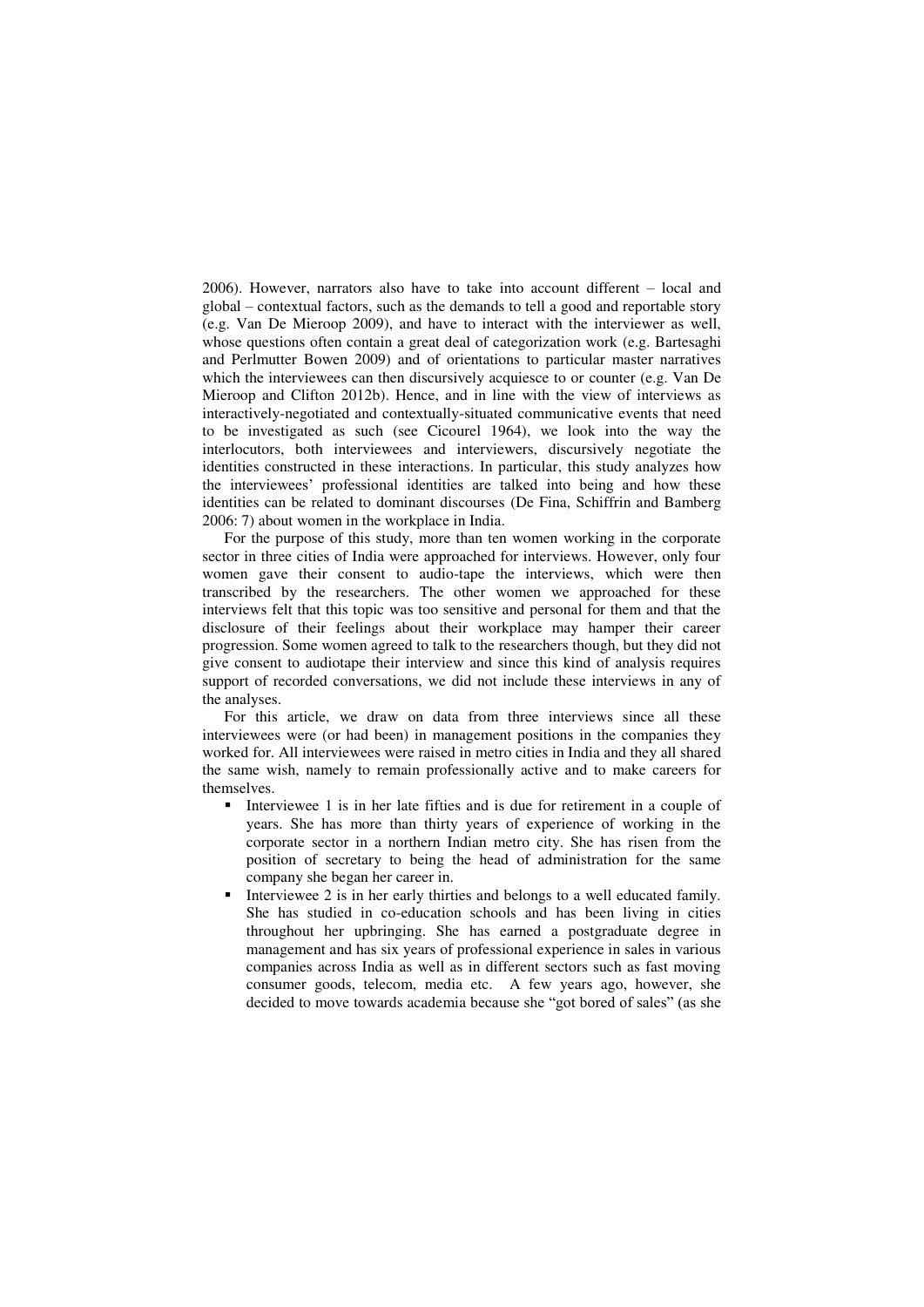explains herself in the interview) and she is currently pursuing a doctoral degree.

 Interviewee 3 used to work in the administration of an educational institution in a tier II city situated in central India. She is presently employed in another educational institution, where she is head of finance and acts as registrar in charge. She has about 20 years of experience.

The interviews were carried out by one (and in one case, two) of the authors of this article. So these interviews can be characterized as interactions between women, thus sharing this aspect of one's social identity.

# **4. Analyses**

In this section, we will first discuss how two interviewees clearly co-constructed their professional identities as leaders, and in particular as mentors, with the interviewer. Then we shift to interview 2, in which the interviewee's workplace is clearly defined as a very masculine community of practice, and how this affects the way the interviewee constructs her professional identity. Finally, we go back to one of the mentor identities and discuss in one lengthy story by interviewee 1 how she makes gender relevant in male dominated communities of practice.

# **4.1 Negotiating leader identities**

In interview 1, the interviewer explicitly projects the categorization of 'the boss' upon the interviewee in her question (line 74), while opposing this to a 'group' (hence the plural references in lines 73-75) of 'subordinates' and 'juniors'. She thus constructs a hierarchical dichotomy based on professional criteria and foregrounds the interviewee's leader identity without making gender explicitly relevant in this question:

Fragment 1, interview 1

| 73 | IR  | So you must be having subordinate (.) e:rm juniors also        |
|----|-----|----------------------------------------------------------------|
| 74 |     | who for whom you are the:: boss (.)                            |
| 75 |     | How is thei:r behavior towards you?                            |
| 76 | IE. | I am having more than 60 percent staff reporting to $\geq$ me= |
| 77 |     | =they are all males $\lt$ (.) and erm (.) they are very (.)    |
| 78 |     | I am getting $(.)$ ve::ry $(.)$ e::rm                          |
| 79 |     | I have got very good rapport with them.                        |
| 80 |     | a:nd very respectful behavior from them                        |
| 81 |     | and I am like a mentor to them (.)                             |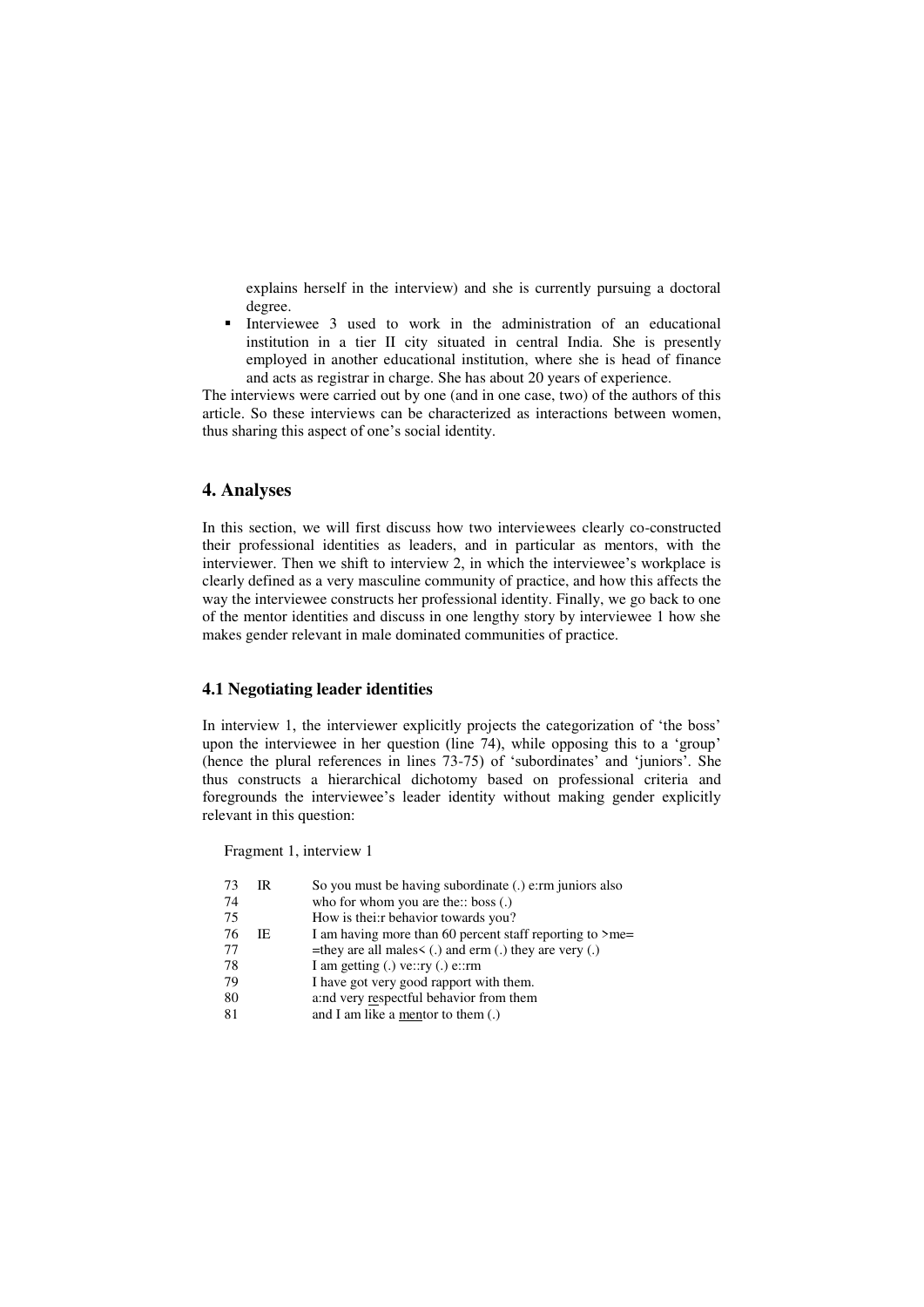| -82    | so: whenever there is any problem |
|--------|-----------------------------------|
| -83    | they always come to me:           |
| $\sim$ |                                   |

84 "madam give us e::r solution"<br>85 so that sort of (.) e::r respect I

so that sort of (.) e::r respect I am commanding  $(.)^5$ 

Initially, the interviewee responds by giving more details on the extent of the 'boss versus group-of-subordinates'-dichotomy that was set up in the question (line 76), but then she immediately latches on a categorization of these group members as 'all males', thus making gender relevant herself in her answer. After a few pauses, hesitations and reformulations (lines 77-78), the interviewee describes the relation between herself and her male subordinates in boosted (cf the repeated 'very' in lines 79-80) positive terms. She closes this description by self-categorizing as a 'mentor' (line 81) and this categorization is then illustrated by means of a mininarrative about a problem-solving situation. Given the temporal indications suggesting the frequent nature of such instances (line 82: 'whenever', line 83: 'always') and the diversity of the problems the interviewee has to deal with (line 82: 'any problem'), this mini-story can be characterized as a *habitual narrative* emphasizing the typicality (Carranza 1998) of the events, which are then linked to the respect the interviewee receives from her subordinates (line 85). Interestingly, this respect is also briefly enacted in the utterance delivered by means of direct reported speech in line 84, in which the subordinates are given a collective voice (hence 'us' in line 84), begging the interviewee, who is addressed by means of the formal term of address 'madam', for a solution. So in this fragment, the interviewee self-categorizes as a mentor, which is then mainly linked to the activity of problem-solving, and this, in turn, is framed as an activity that commands respect in the interviewee's subordinates.

The topic of gaining respect is also explored in another interview, in which the interviewer asks a fairly similar question (line 200: 'So does this mean that the employees who are under you [sic] at present, or in the organization before, they had any issues reporting to you?'). Given the context, this question implicitly points to the fact that the interviewee, as a woman, is in a superior position, and that this hierarchical difference may cause issues with men who are in junior positions. The interviewee answers this question by saying that she never had any problems with the juniors, but receives a lot of respect from them (line 222-223: 'There are people who respect you, they respect your knowledge'). So this initial part of the interviewee's answer is very similar to the previous fragment. However, she then continues to explain how she earns this respect:

Fragment 2, interview 3, turn by the interviewee

- 229 The juniors always, but but ya,
- 230 what (.) precaution you have to take being a female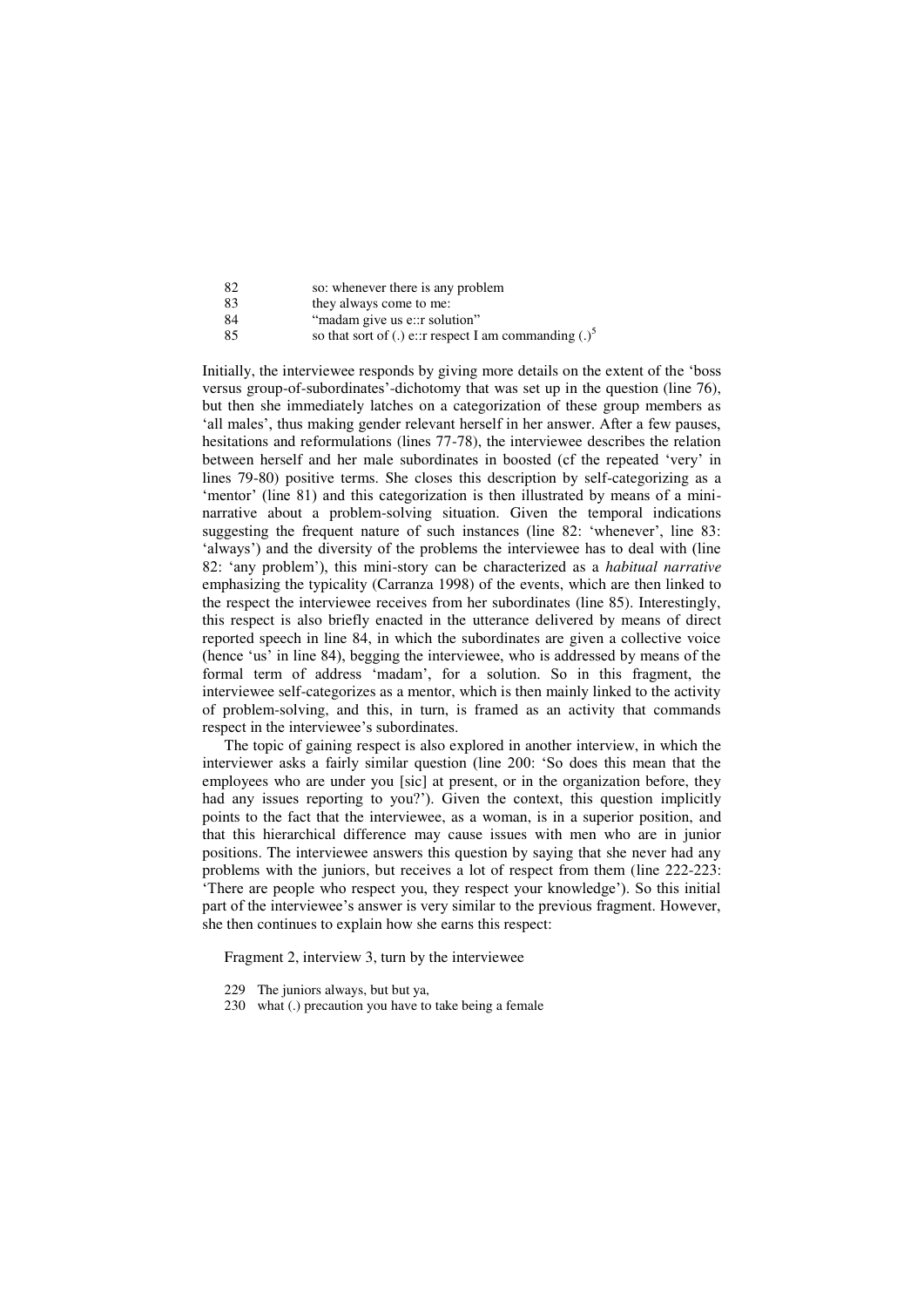- 231 <that you have to talk to them > very sweetly,
- 232 very nicely, you have to first win over them.
- 233 If you start bossing over them,
- 234 nobody would accept you. >That is what I think.<

In the first line of the fragment, the interviewee follows up on her preceding statement about the respect she receives from the junior staff, but then breaks off and by means of a repeated contrasting conjunction (line 229: 'but but'), she mitigates the general applicability of her initial statement – as indicated by the Extreme Case Formulation (Pomerantz 1986) 'always' (line 229). This mitigation is explicitly linked to the gender of the superior (line 230: 'being a female') that requires some 'precaution' (line 230) to be taken. The interviewee then describes in general terms of what type of behavior this precaution for female leaders exist, namely that they have to 'win over' their juniors (line 232) by talking to them 'very sweetly, very nicely' (line 231-232). The alternative behavior, that can be characterized as a more authoritarian leadership style of 'bossing over them' (line 233), would inevitably lead to general non-acceptance according to the interviewee (line 234). Even though in lines 229-234, the interviewee had formulated this nonauthoritarian approach by female leaders as a general rule, she ends this initial description by framing it as her personal opinion (line 234).

The interviewee then continues to illustrate the potential problems a female 'boss' can encounter by inserting a brief anecdote about a junior male employee who was one year older than his female superior:

Fragment 3, interview 3, turn by the interviewee

- 235 Initially, like there was one junior at that same place
- 236 where I am talking about the work harassment,
- 237 who would not accept you because he was one thing
- 238 he was one year elder to you,
- 239 and then he would not expect a lady as a boss.
- 240 But then slowly and slowly (.)
- 241 like if the female (.) you know, talks to them nicely,
- 242 tells them, asks them, "what is the problem",
- 243 "come and we will do it together",
- 244 you sit with that person and you try to share.
- 245 Always you are smiling, always you are helping them,
- 246  $\Delta$  then they feel comfortable,
- 247  $\uparrow$  then they feel like
- 248 " $\sqrt{Y}$ es (.) she is a good boss and I can now accept"
- 249 and then they work with you very cordially.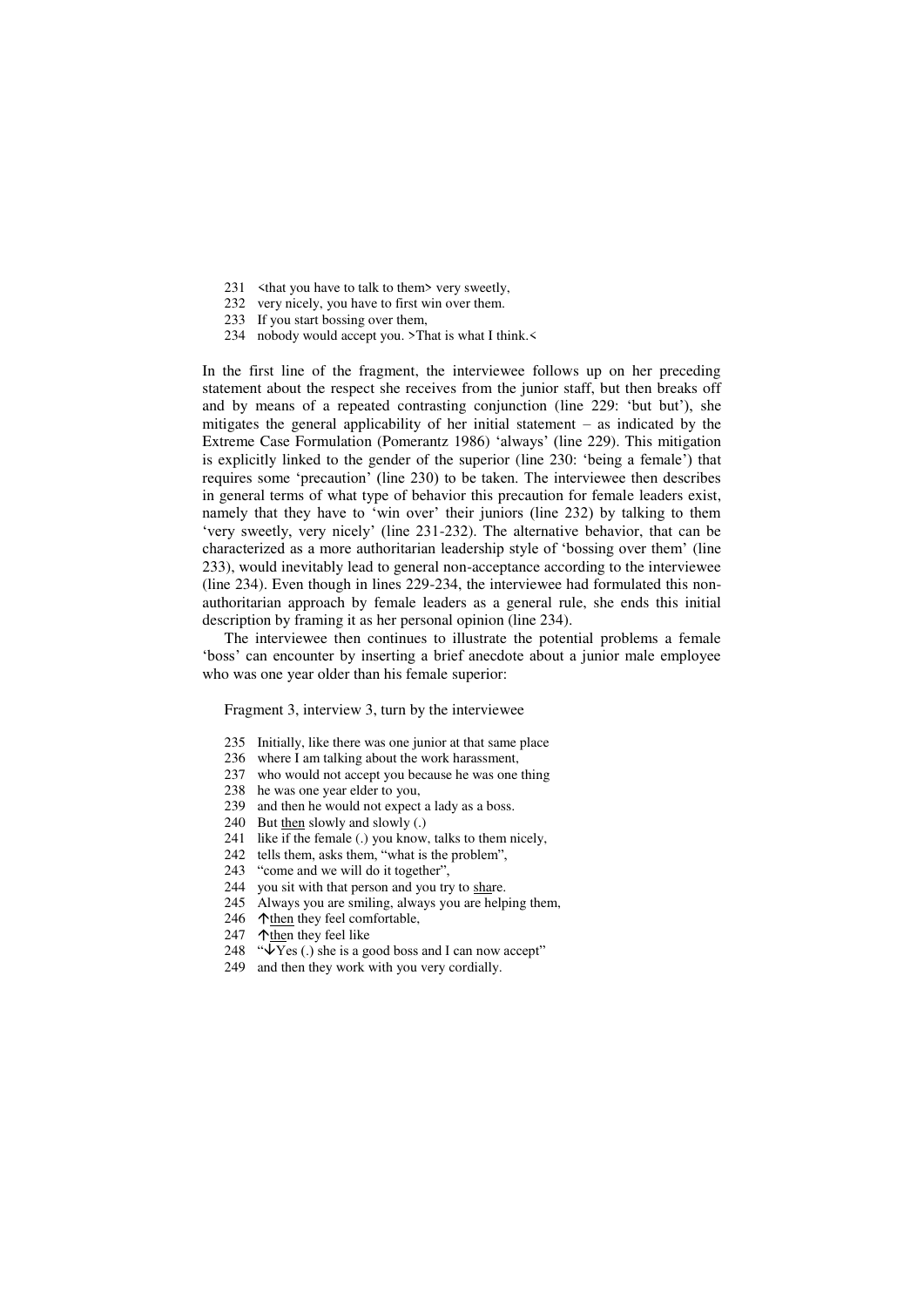This anecdote has the form of a typical event narrative following the structure as identified by Labov and Waletzky (1966), even though it remains unclear whether this is a narrative of personal experience of the interviewee. On the one hand, she suggests personal involvement in the anecdote by indicating that she was familiar with this workplace in the orientation phase of the story (line 235-236), but on the other hand, the person deixis points in a different direction. Throughout the anecdote, the interviewee uses the generic you-form for the protagonist (instead of the typical first person singular form) or the generic formulation 'the female' (line 241), and opposes this to the antagonist who is either referred to by means of the third person singular (e.g. line 235-239: 'that person', line 244) or the third person plural pronominal form (line 241-242; 245-249). This use of generalizing actors (Baynham 2006: 383) gives the anecdote a wider scope than would be the case for an individualized event narrative and, especially through the use of this generic you-form, it potentially also involves the listener since it "brings about a sense of shared agency or experience" (O'Connor 1994: 47).

Next to this generic nature, the anecdote is characterized by quite a high degree of performance features, since the intonation is sometimes emblematically marked (e.g. lines 240-241: a slower speaking pace by means of the insertion of pauses when talking about how slowly this acceptance by the junior came about) and the insertion of direct reported speech gives "veracity and authenticity to [this] descriptive account" (Stokoe and Edwards 2007: 339) through the seeming reenactment of the boss talking gently to the employee (line 242-243) and the reported thought of the employee as the resolution of the complicating action (line 248).

Throughout this lively narrated anecdote, the interviewee constructs the identity of the boss as a mentor, who is a facilitator of the content of the job (e.g. line 242: problem solver, line 245: helper) but also of the well-being of the employee (line 246), thus highlighting the importance of relational practice, which is typically related to a feminine leadership style (Holmes and Schnurr 2006). The latter is constructed as being pampered by being talked to nicely (line 241), by being smiled at all the time (line 245) and by being guided gently and patiently when problems arise (line 243). All this pampering then finally results in the acceptance of (line 248) and co-operation with (line 249) the female boss. Given the fact that the interviewee is describing the actions of this female boss in detail and through the emphasis on the caution that needs to be displayed when interacting with juniors, the interviewee actually draws on activities typically associated with nurturing, which, of course, "has obvious associations with women" (Holmes 2005: 1796). As such, she links this feminine, relationally oriented, style of leadership to motherly activities, while projecting the identity of small children upon the employees. Moreover, since throughout her description, the interviewee not only emphasizes the considerable effort female bosses have to put into the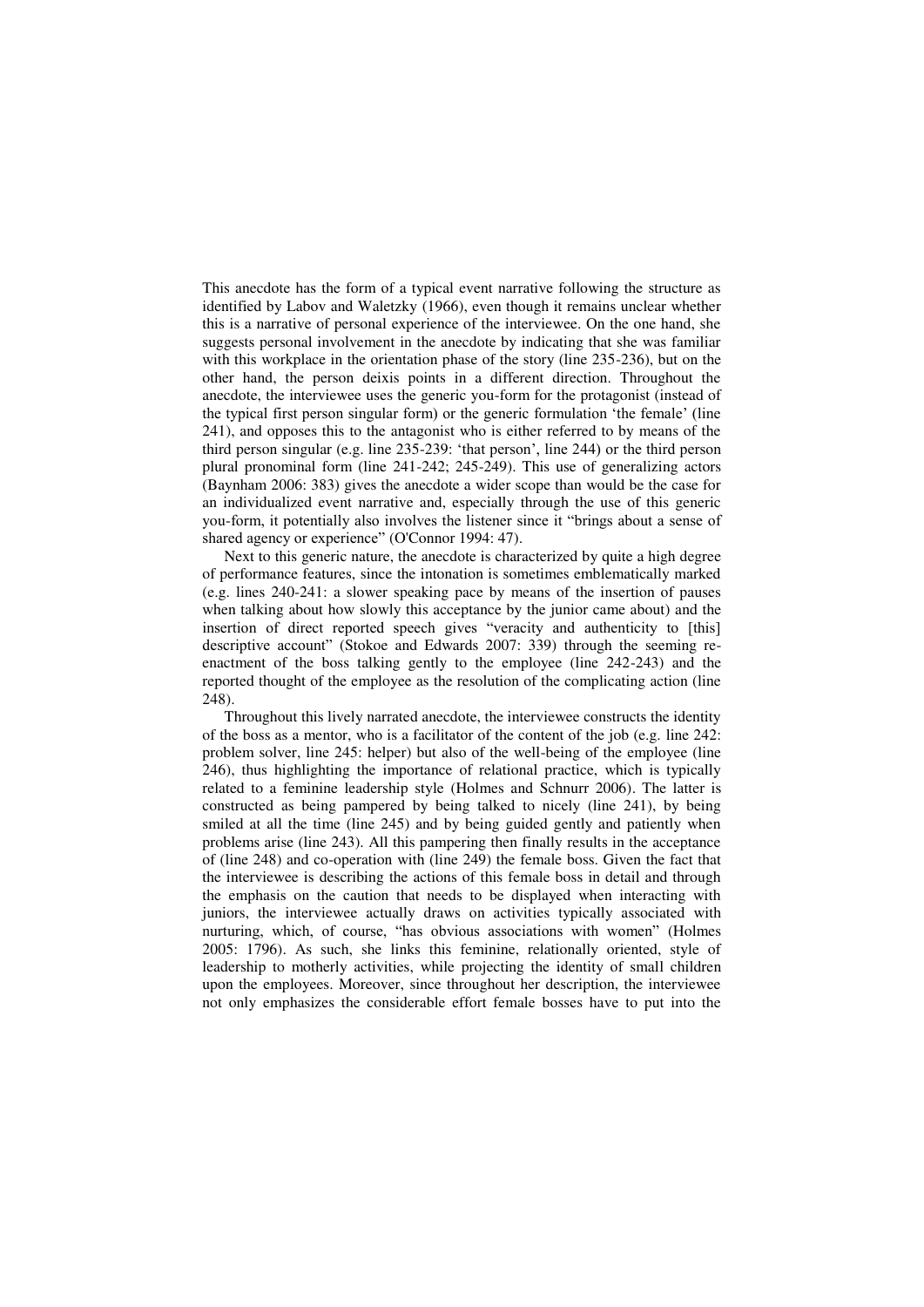establishment of a workable relation between themselves and their juniors, but also the obligatory nature of displaying such caution instead of being able to *simply*  'boss over your juniors' (cf. line 233), she also implicitly expresses a certain degree of resentment about this situation. It is thus framed as not being a matter of personal character or preference for a particular leadership style on the part of the woman, but rather as an additional effort that female leaders have to invest in so that they gain acceptance from their juniors. This interviewee thus frames the taking up of this specific type of a relationally oriented, motherly mentoring role as a female leader as normatively expected in the Indian workplace.

## **4.2 Women in an explicitly 'masculine' community of practice**

In the second interview, there is not much talk about leadership styles. The discussion focuses more on the interviewee's career in sales and her choice to change careers even though she was rising on the corporate ladder. She explicitly claims that the 'nature of the work remains the same' when rising 'higher in the ladder', which she names as the main reason for her career change to academia. So there are not many discussions about people management, but much more emphasis is put on how the interviewee felt, as a woman, and possibly encountered any problems in her specific area of business. So in this section, we discuss how this interviewee negotiates gender and professional identities in her particular community of practice. In the following fragment, we see that the interviewer explicitly categorizes this community of practice (line 35: 'sales') as 'a manly domain' (line 35), thus making gender explicitly relevant in her question, and this categorization is also immediately (by means of latching and overlapped by the interviewer) confirmed by the interviewee (line 36).

Fragment 4, interview 2

| 34 | IR  | Like during the selection process, or erm during your work                  |
|----|-----|-----------------------------------------------------------------------------|
| 35 |     | also at sales, it's e: $\tau$ $\uparrow$ considered to be a manly domain=   |
| 36 | IE. | $=$ <sup>o</sup> $v$ [es <sup>o</sup>                                       |
| 37 | IR  | [where it is you have to do front end work and all that,                    |
| 38 |     | so any kind of problems, the challenges                                     |
| 39 |     | you may have faced which you felt you could $\cdot$ h                       |
| 40 | IE. | From the point of the selection, $\uparrow$ I think                         |
| 41 |     | they specifically took me because they found my personality                 |
| 42 |     | to be very aggressive (.) and they thought that                             |
| 43 |     | although it's a:: job which requires (.) >you know< (.) $\alpha^{\circ}$    |
| 44 |     | $\uparrow$ traits which are more considered to be in a $\downarrow$ man (.) |
| 45 |     | but they still considered me for m- for that role                           |
| 46 |     | because $\leq$ I guess $>$ during the $>$ selection process                 |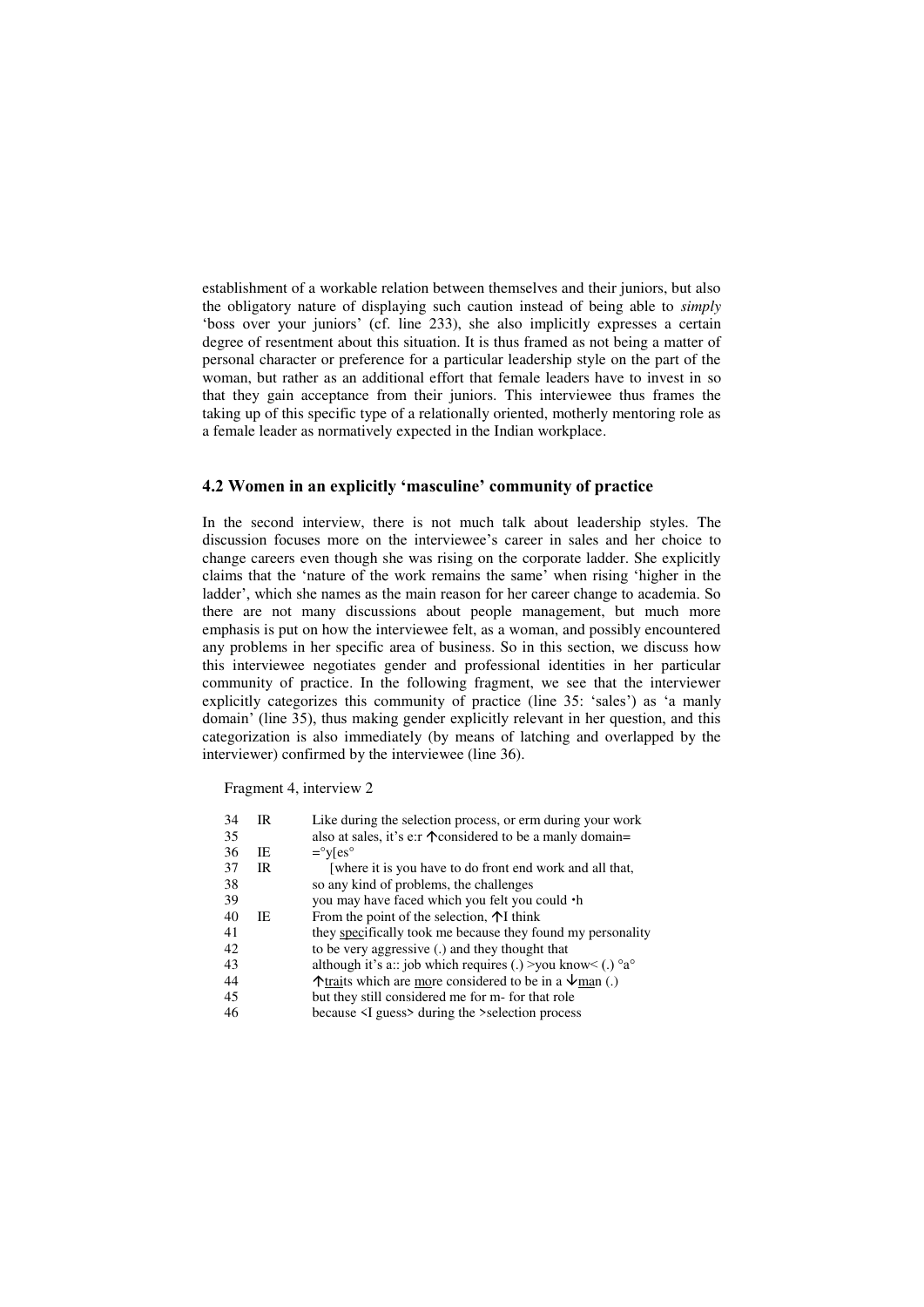| 47  | I came across as someone very aggressive and          |
|-----|-------------------------------------------------------|
| -48 | someone< who $\uparrow$ could do those kinds of jobs. |

In her answer, the interviewee topicalizes the way she was selected for the job, rather than the way she handled the job itself (both options were given by the interviewer in line 34). Interestingly, instead of drawing on her extensive knowledge or skills as reasons for being selected, the interviewee relates her success in the selection process to only one feature, of which the importance is highlighted by means of the booster 'specifically', pronounced with extra emphasis (line 41). This single feature is the recruiters' perception of the interviewee's personality as 'very aggressive' (line 42). The interviewee then continues with how this is related to her being selected (line 42: 'they thought that'), but then breaks off to formulate a sort of aside, as framed by the conjunction 'although' (line 43), in which extra information is given about the typical requirements of the job. Again, the interviewee breaks off, pauses, hesitates and reformulates (end of line 43). Then finally, she states in general, impersonalized terms that the requirements for the job are, in a way, gender-based. Through the impersonal formulation, focusing on male traits (line 44) rather than on the choice for men instead of women, as well as by means of the mitigation that is created by the statement that these traits are 'more' considered as masculine (line 44), thus hedging their absolute nature, the interviewee downplays the gender-bias in the selection process. Actually, when looking closely at the reformulations preceding line 44, and taking into account that "the replacement cannot excise all traces of the word that was initially said or starting to be said" (Schegloff 1979: 263), one can even hypothesize on the basis of the softly spoken indefinite article (end of line 43: '°a°') that the job requirement would initially have been described as explicitly sexist ('a job which requires a man'). And thus this reformulation in line 44, in which all the mitigating words are pronounced with intonational emphasis (' $\text{A}_{\text{train}}$ 's' in a ' $\text{A}_{\text{train}}$ ', 'more' considered), can definitely be considered as downplaying these sexist requirements to a more politically correct formulation. This interpretation is further confirmed by the fact that the following statement, namely that the interviewee was 'considered for that role' (line 45), is framed as contrasting with this requirement (hence the combination of the contrasting conjunction 'but' and the modal adverb 'still' in line 45). This contrast emphasizes the fact that she, as a woman, did not meet the real  $-$  sexist  $-$  job requirements. This is then accounted for (hence the causal conjunction 'because' in line 46) in a mitigated way (line 46: 'I guess') by the interviewee's alleged aggressiveness in the selection process (line 46-47), which is then linked to professional ability (line 48). This aggressiveness and the interviewee's ability to get 'those kinds of jobs' (line 47) done through this, talks into being a more transactional orientation and a discursive behavior typically indexed for masculinity.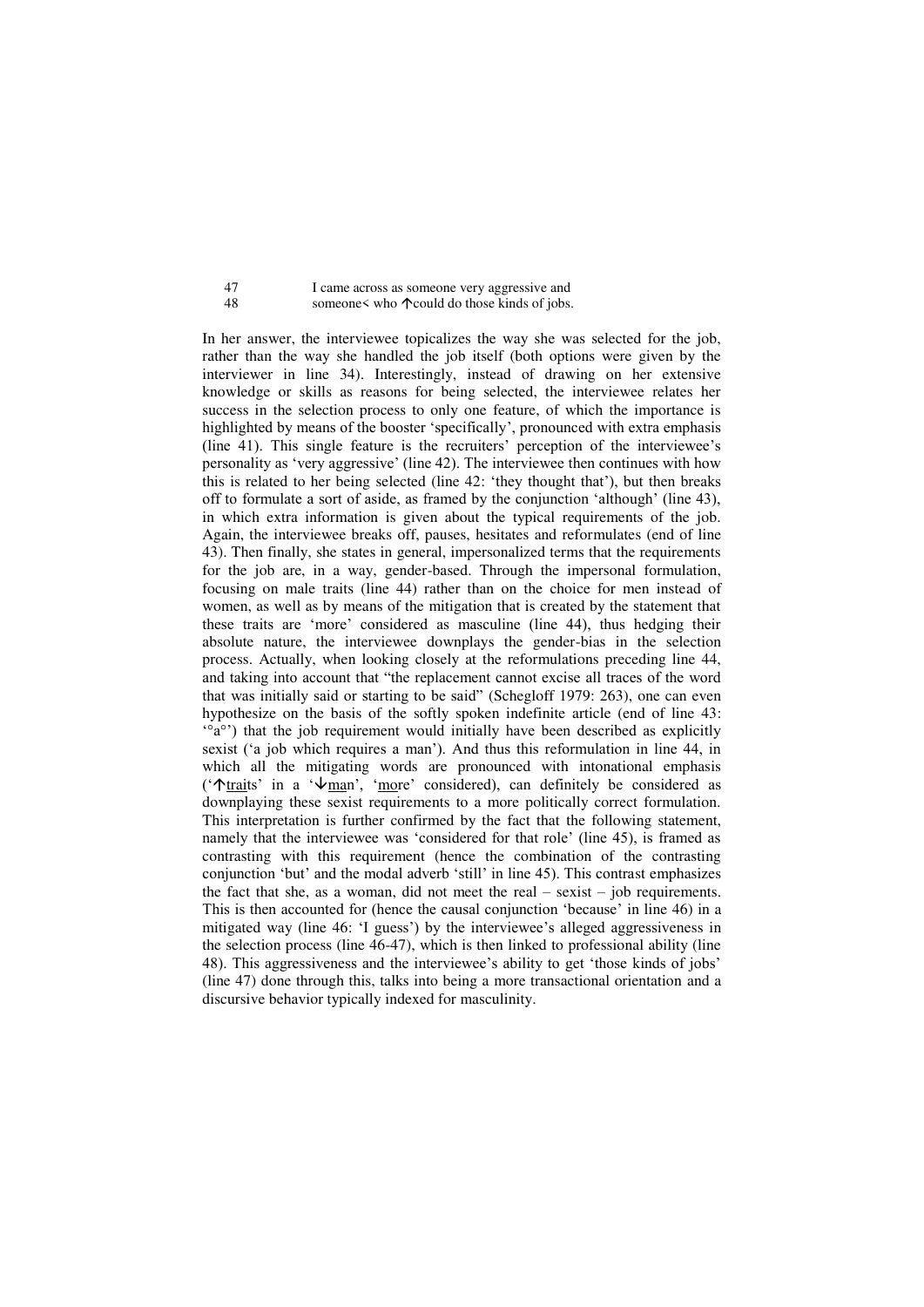A crucial observation regarding this fragment, and its relation to how this interviewee positions herself as a professional in the workplace, is that she does not criticize the potentially sexist nature of this recruitment process, but she actually aligns with it by emphasizing aggressiveness as the most important criterion for her selection. However, throughout the fragment, the interviewee does not explicitly align with this personality trait of aggressiveness, it is always framed as a perception of the recruiters (line 41: 'they found…', line 47: 'I came across as…') rather than a trait she attributes to herself. This may be related to its face threatening nature, especially since implicitly, she frames aggressiveness as a more masculine trait (line 44) which may thus be generally considered as not only atypical, but possibly also inappropriate, for a woman. Throughout the rest of the interview, the interviewee further emphasizes the need to display masculine traits, for example by not shying away from, and even enjoying, 'their parties', which, she explains, are characterized as typically for a masculine audience given the presence of bar dancers; or by carrying heavy loads of samples while meeting clients, of which the interviewee remarks that her bosses 'did not maintain any kind of differentiation between me and my male counterparts'.

So in this case, the interviewer and interviewee jointly construct the area of business (sales) as a 'manly domain', thus characterizing it as a sort of overarching community of practice with certain normative communicative behaviors (see e.g. Schnurr 2009b) which are, in this case, explicitly framed as masculine. Both interlocutors do not question the legitimacy of these norms, but rather, they align with them and the interviewee's performance of masculine traits is thus used as an important explanatory factor for her success in this domain. As such, the latter carefully extends the limits of appropriate gender behavior and implicitly counters the hegemonic discourse of Indian femininity. However, the acceptability and feasibility on a personal level of a woman's constant fight against these hegemonic gender expectancies of Indian society may be questioned, especially if this is hypothetically related to the interviewee's drastic career change, which she herself, however, only blames on boredom with the same type of work that needs to be done regardless of a professional's position on the hierarchical ladder.

### **4.3 Female leadership in a male dominated environment**

Instead of enacting a normatively prescribed motherly mentoring role (cf. interviewee 3) or – typically male – aggressive behavior in masculine communities of practice (cf. interviewee 2), interviewee 1 cites as one of the key moments of her career a lengthy story about a workers' strike in which she explains how she managed everyone into a position of sufficient agreement with one another so that a particular problem could be solved, which she then relates to her feminine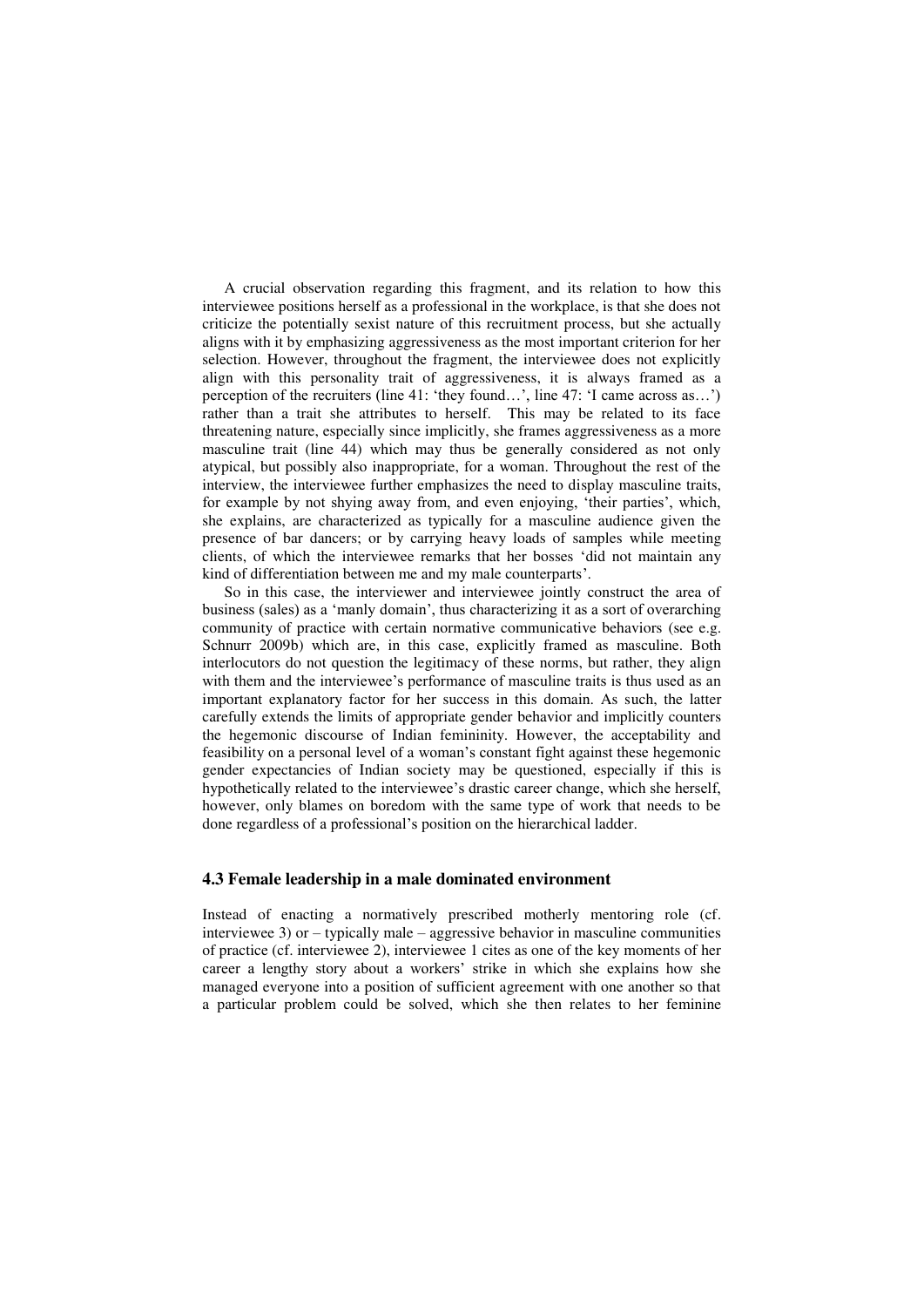approach in this masculine environment. Given the length of the story (over 100 lines), we cannot fully show how the interviewee describes her way of 'doing leadership' at that point, but a few crucial fragments are presented here that illustrate the interaction between gender and leader identities in these masculine communities of practice. First of all, the interviewee describes the context, which she clearly frames as a situation of conflict in which aggression may arise.

Fragment 5, interview 1, turn by the interviewee

- 103 the workers were in a very agitated mood.
- 104 militant mood rather.
- 105 and they were looking for a::: moment.
- 106 to attack the e:rm management e:rm staff.
- 107 so I took it as a challenge
- 108 and I offered my services to handle the situation (.)

*((4 lines omitted in which the interviewee says she got full authority from the management to try to solve the problematic situation))* 

- 113 however, there were e:r instructions from
- 114 my management not to move alone (.)
- 115 "don't come by::: your car, don't park it
- 116 i:n the basement area, they may hurt you."

In the initial lines of this fragment, the interviewee describes the mood of the workers, and actually reformulates the initial, still relatively neutral, adjective 'agitated' (line 103) to 'militant', thus emphasizing the discordant nature of the atmosphere. This is further elaborated upon in the next two lines, in which this 'militant mood' is made more concrete by framing it in war-terms, in which one party is trying to attack the other (line 106). So the interviewee sets the scene of a war-like situation and as such implicitly frames it as one of the most typically masculine environments. However, she then reframes it as a challenge for her, thus constructing her identity as a fearless leader who voluntarily 'offers' to solve the situation (line 108). This is accepted by the management, but on the condition that she follows safety instructions. These are not only summarized (line 114: 'not to move alone'), but also enacted by means of utterances in direct reported speech that take the form of imperatives (line 115-116) which, by making the situation more concrete and vivid, further emphasize the dangerous nature of this conflict.

So, on the one hand, this situation itself is inherently masculine. On the other hand, the interviewee also makes her gender relevant as being marked in other settings, as such characterizing these also as male dominated environments. This can be seen in the following fragment, in which the interviewee describes that in order to solve the strike-situation, she had to ask for help from the police and physically go to the police station a number of times.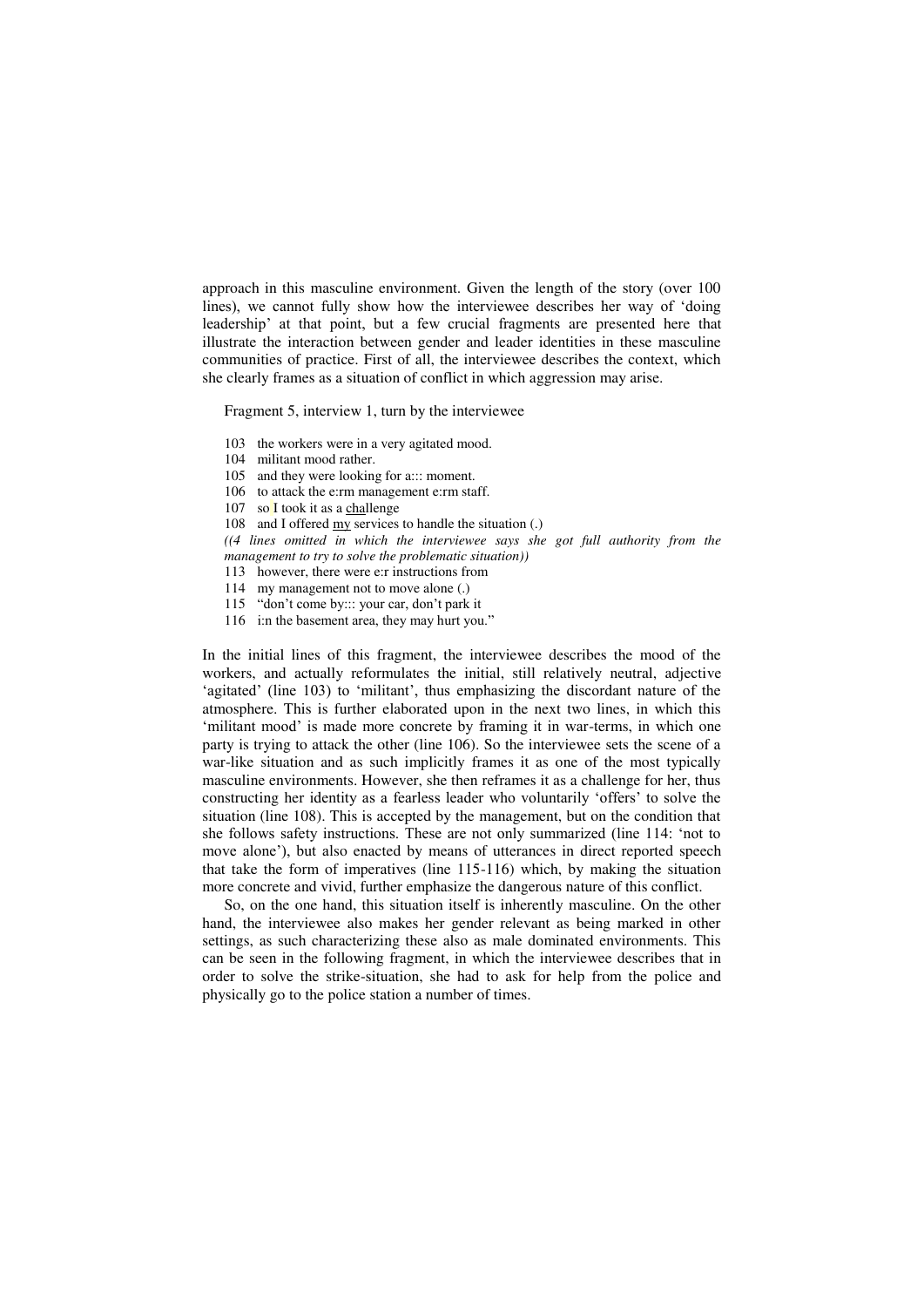Fragment 6, interview 1, turn by the interviewee

- 132 we had to take the: help of police also (.) I visited myself
- 133 (.) three to four times police station e:rm premises
- 134 (0.5)
- 135 alone
- 136 (2.0)
- 137 e:r but fortunately and fortunately SHO
- 138 and all those people were very helpful.
- 139 e: r and e: rm since I w- @ £I am a lady£
- 140 they were more than eager to help me (.) out (.)

Initially, the interviewee takes a collective perspective when stating that the help of the police had to be enlisted (line 132: 'we had to…'), but she then shifts to a personal footing and describes that she repeatedly went to the police station (line 132-133). Moreover, she underlines this personal footing, both by the emphatic pronominal form 'myself' (line 132) and by the intonationally marked (given the pauses in lines 134 and 136 and the use of a loud speaking volume) addition that she went there 'alone' (line 135). This is then contrasted (line 137: 'but') with the helpful behavior of the police officials, which the interviewee then, after a few hesitations, laughingly links to her self-categorization as a lady. As such, she not only stresses the unusual character of a woman visiting a police station on her own, but she also seems to cast herself into the role of the 'weak female' who requires male help. Interestingly, throughout the rest of the story, this is framed not as a form of disempowerment, but rather as a strategic advantage instead of a disadvantage, which helped her to get things done. This actually becomes the *leitmotiv* of her story, since she repeatedly stressed her exceptional position as a woman handling a strike and talking to the police (see fragment 8).

Furthermore, the interviewee also describes her approach when handling the situation, as can be seen in the following fragment, which is, in a way, quite dual.

Fragment 7, interview 1, turn by the interviewee

- 120 I was adamant (.)
- 121 e:r I was not afraid of anything (.)
- 122 because (.) I was clear in my mind (.) that
- 123 whatever >we are going to do we will do it<
- 124 in a very (.) amicable and e:rm (.) good manner
- 125 so that >nobody gets hurt
- 126 neither management nor workers<

On the one hand, the interviewee positions herself as a fearless leader, describing herself by means of Extreme Case Formulations (Pomerantz 1986) such as 'not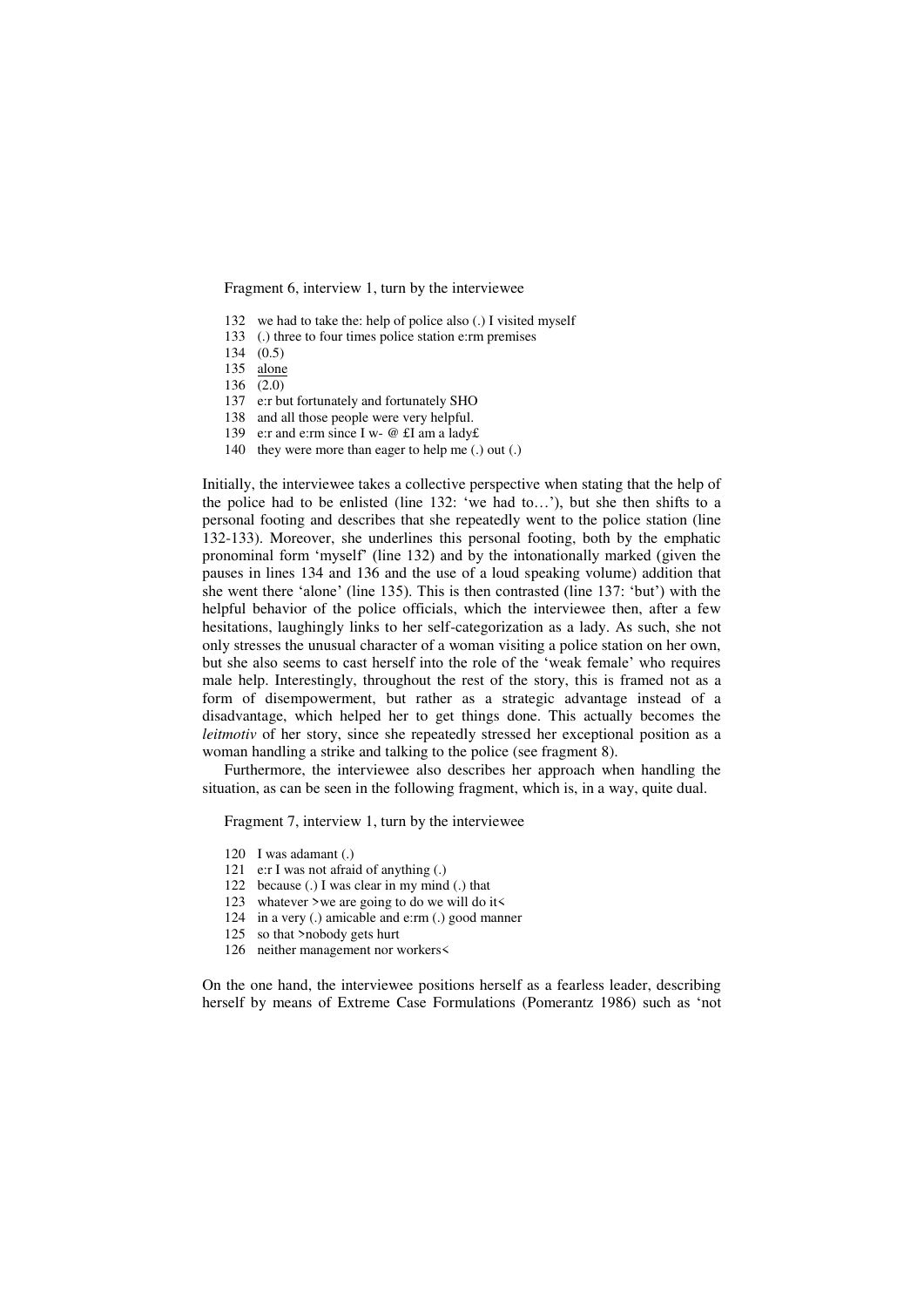being afraid of anything' (line 121) and being 'adamant', which is a semantically extreme adjective (Edwards 2000), who has a clear approach in mind (line 122) that has to be followed by the entire team, as the switch to the we-form in line 123 indicates. On the other hand, then, this approach contrasts strongly with the situation of conflict (cf. fragment 5), since it is characterized by its gentleness (line 124: 'very amicable' and 'good manner') and respect towards all the people involved at both sides of the conflict (line 125-126). This very explicitly "signal[s] considerateness and positive affect" in her approach, which, as observed by Holmes and Schnurr, is typically "associated with femaleness and feminine identity" (2006: 36). In the given context of a conflict situation, this can be regarded as marked behavior within these communities of practice that were characterized by the interviewee as dominated by men (cf. fragments 5 and 6).

Furthermore, the interviewee herself frames her feminine identity, and hence also her feminine leadership style, as marked, as was already the case in fragment 6, in which this markedness was framed as an asset stimulating the policemen to be helpful. This *leitmotiv* is made particularly explicit in the coda of the story, as can be seen in the final fragment:

Fragment 8, interview 1, turn by the interviewee

- 187 this was a very challenging
- 188 and being a lady (.)
- 189 rather £I think I could manage all that£
- 190 being a  $\blacklozenge$ lady (.)
- 191 So: (.) sometimes it is very e:rm (.)
- 192 I am rather proud to be:: a lady
- 193 and had a: male member was there at my place
- 194 maybe he could not have managed
- 196 all that what I could do.

The interviewee concludes her story by evaluating it as 'very challenging' (line 187), which she then links to her gender (line 188). This could be interpreted as a mitigation of the challenging nature of the incident, since it could be seen as difficult for the interviewee only because she is a woman, and it would have been less challenging for men. However, after a brief pause, the interviewee disambiguates the reason why she adds this gendered self-categorization to the story evaluation by reformulating it (line 189: 'rather') by means of an interpretation of female empowerment. This is initially slightly downplayed by the smile voice that the interviewee uses in line 189, but this mitigation soon vanishes and is replaced by an empowered, though also hedged (line 192: 'rather') feminine-pride-statement (line 192), which is then accounted for by inserting a mini hypothetical story in which a man, instead of a woman, could (hence 'maybe' in line 194) have been less successful in managing this incident.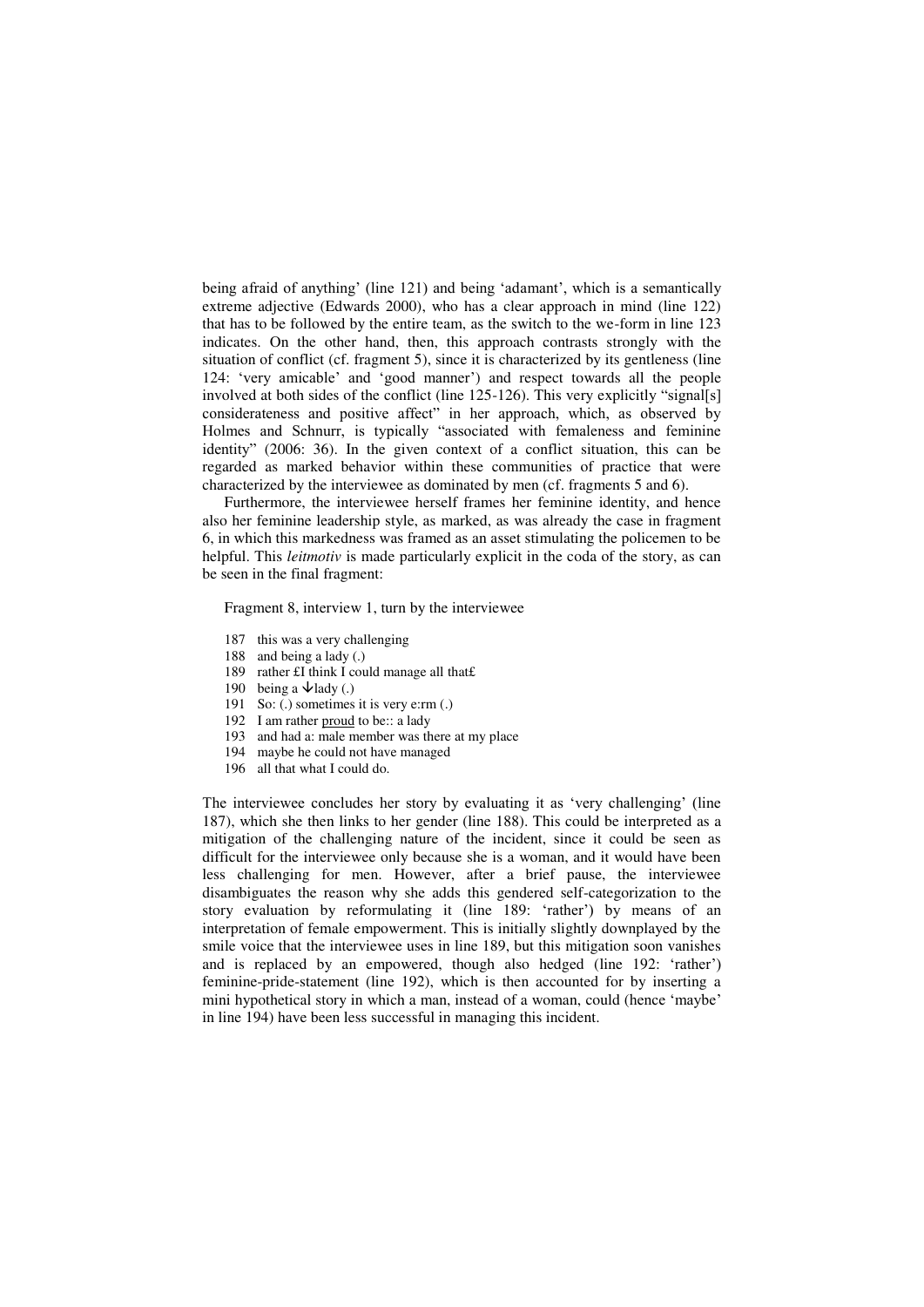So in this story, the interviewee's self-categorization as a woman is really a theme that runs as a thread throughout the narrative. Both the exceptionality of a woman in such male dominated environments, and her gentle, relationally oriented, typically feminine leadership style are highlighted as reasons for her success in solving this situation of conflict, in which masculine styles are typically normatively required. Thus both her presence ('alone', fragment 5 and 6) in this situation, as well as her feminine style, are constructed as marked. On the one hand, they go against hegemonic expectations of conflict situations and which settings Indian women can act in on their own. On the other hand, however, this interviewee makes her gender relevant so repeatedly throughout the story, that it becomes a *leitmotiv* in which she constructs her femininity as the essential key to success. Hence this case forms an illustration of Holmes' observations that the construction of an effective leader identity is "increasingly compatible" with a socially coherent gender identity (2005: 1798).

## **5. Discussion and conclusions**

In this article three interviews with women who have  $-$  or had  $-$  leading positions in workplaces in India were analyzed. They all have their own story to tell, as became clear throughout the analyses. While interviewees 1 and 3 both construct their leader identities as feminine, interviewee 3 talks into being her mentor identity in nurturing, motherly terms and she also frames this identity as being expected by the norms of the Indian society. Hence, the enactment of such a motherly leader identity is framed as being socially imposed, rather than the result of one's personal choice. Interviewee 1, on the other hand, also constructs her leader identity as a mentor and explicitly highlights the feminine nature of her approach, as well as her identity as 'a lady' in male dominated communities of practice. Interestingly, this is framed in very positive terms, thus implicitly highlighting the compatibility between her leader and her gender identities, even when being involved in communities of practice with masculine discursive norms. Finally, interviewee 2 constructs her identity as an aggressive professional who can get the job done in a masculine community of practice. She explicitly constructs this professional identity as in line with the norms of this community of practice, but the incompatibility with her gender identity comes to the fore through the depersonalized formulations and the avoidance of explicit self-categorizations in these masculine terms. Given her drastic career change, one can hypothesize about the problematic nature of this incompatibility between professional and gender identities.

Of course, in order to investigate how Indian women actually 'do leadership' in their different workplace across India, one needs to tape naturally occurring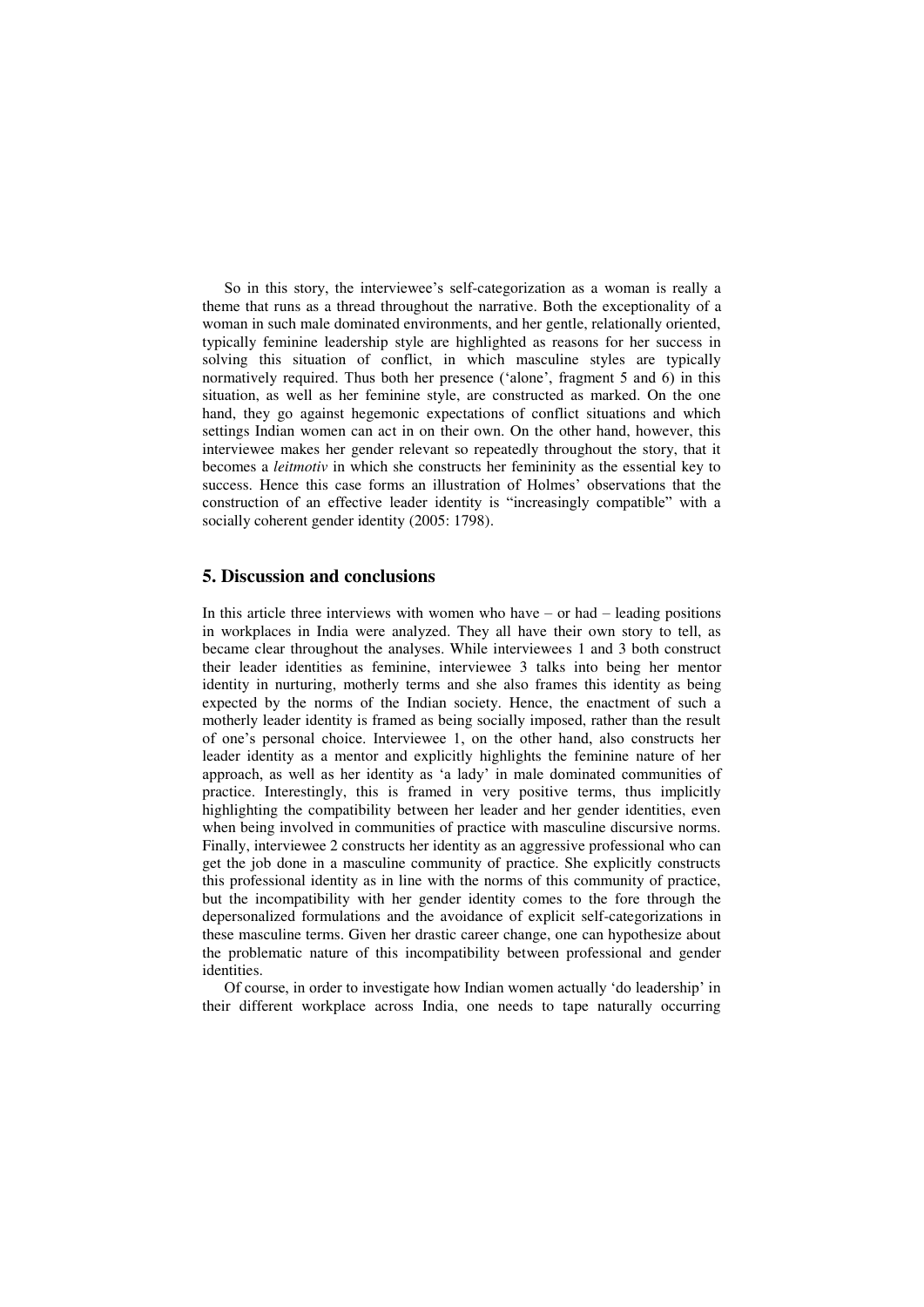interactions and see how they negotiate their leader and gender identities on a turn by turn basis while executing their daily routines and interacting with various coworkers, both male and female. Such an insight into the local management of meaning, which leadership essentially is, can never be obtained through interviews alone, but they offer us a more reflexive window into how female professionals consider their position in the workplace and how they construct the intricate relations between their gender identities and their identities as professionals or leaders on the one hand, which happens in interaction with the interviewer on the other hand. These render some crucial observations which confirm the findings from the many studies done on language and leadership in the workplace (e.g. Schnurr 2009a; Holmes and Schnurr 2006; Marra, Schnurr and Holmes 2006; Clifton 2012). First of all, leader and gender identities are closely intertwined. Even when the interviewer did not make gender relevant in her question, the interviewees explicitly related their identities as leaders to those as women, to differing degrees of compatibility and incompatibility as well as to differing extents of the voluntary nature of their gendered leader identities (e.g. interviewee 3).

Secondly, leadership is explicitly constructed and framed in these interviews as an interactional accomplishment, which is in line with the view of leadership as the collaborative construction of meaning (Smircich and Morgan 1982). In most fragments that were discussed in the analyses, the interviewees highlighted the way they interact with others, and, in some cases (e.g. fragment 3) how they needed to mould their subordinates into a *cordial collaborative* position first before they could actually embark on 'doing leadership'. This not only emphasizes the collaborative nature of leadership, but it also demonstrates that leadership, indeed, is not "commensurate with hierarchy" (Clifton 2012: 161) or that leader identities are "epiphenomena of preexisting structures" (Clifton 2012: 160), but rather that they are accomplishments that require constant discursive work.

Finally, it is clear that the importance of the norms of the particular community of practice in which these women operate should not be underestimated. This seems especially crucial in the Indian context, in which women are only gradually gaining an important role in the workplace, both from a quantitative (in terms of absolute numbers) and a qualitative (in terms of the types of hierarchical positions they have) perspective. In an overarching environment that is still growing towards general acceptance of women in professional roles, it is particularly difficult for women to align with the norms of communities of practice that are characterized by a high degree of masculinity. The latter observation, of course, may be true for workplaces all over the world, but since the dominant discourses of Indian society on the acceptability of the professional role of women are still quite different from those in, for example, typical western societies, the incompatibility between professional and gender identities may be extremely difficult to cope with. Many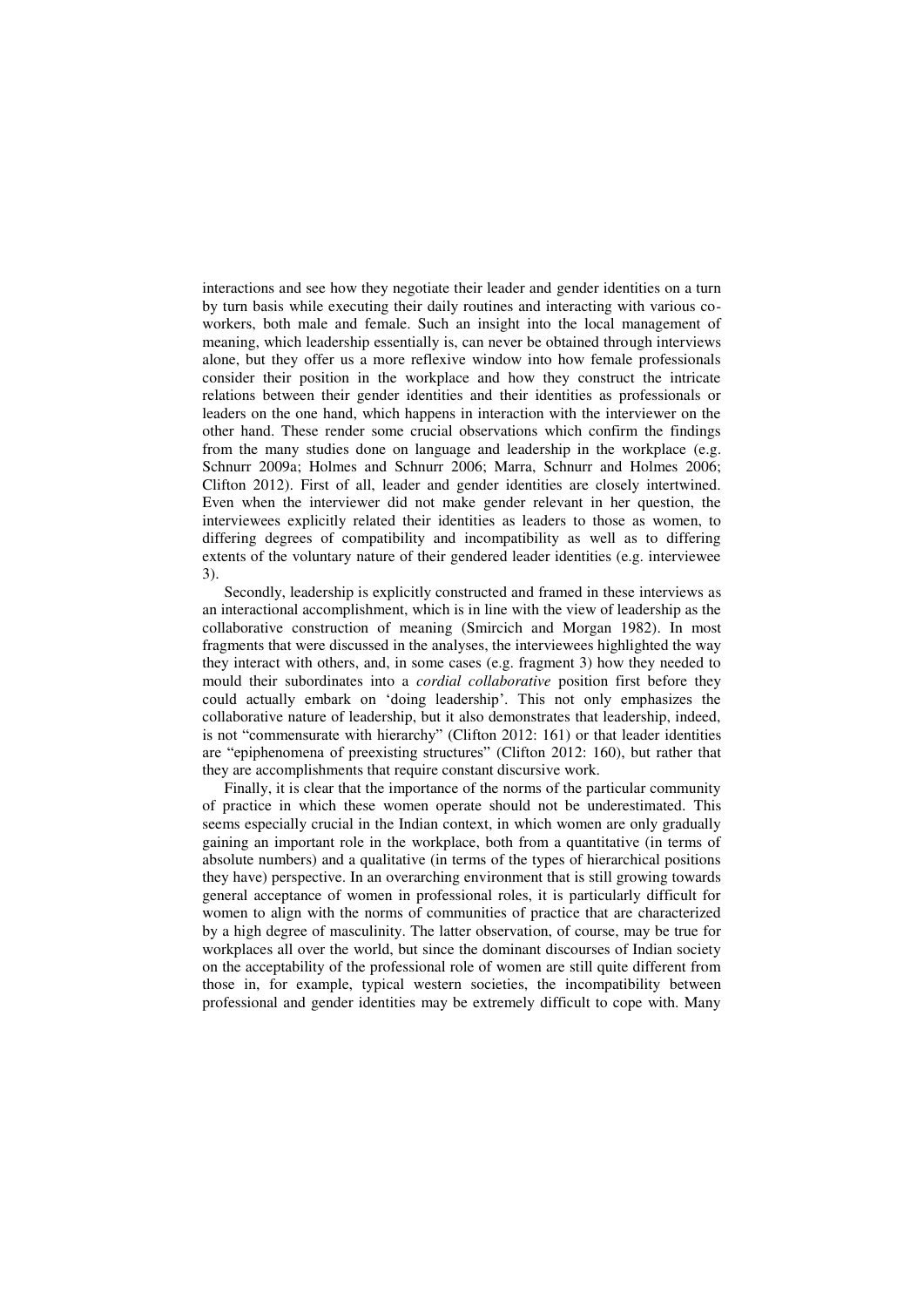more aspects interact with these identities of course, as for example the importance of family support that is highlighted by all interviewees as well as by many studies about women in the Indian workplace (e.g. Hewlett and Rashid 2010; Kelkar, Shreshta and Veena 2002; Naqvi 2011), but which go beyond the scope of this article. So there are many different angles that call for scientific attention, especially regarding the way Indian societal views, as represented in dominant discourses, interact with how professional and gender identities are constructed and perceived both by men and women in, and beyond, the workplace.

### **References**

- Bartesaghi, Mariaelena and Sheryl Perlmutter Bowen. 2009. The acquisition of memory by interview questioning: Holocaust re-membering as category-bound activity. *Discourse Studies* 11. 223-243.
- Baynham, Mike. 2006. Performing self, narrative and commuity in moroccan narratives of migration and settlement. In Anna De Fina, Deborah Schiffrin and Michael Bamberg (eds.), *Discourse and identity*, 376-397. Cambridge: Cambridge University Press.
- Budhwar, P. S., D.S. Saini and J. Bhatnagar. 2005. Women in management in the new economic environment: The case of India. *Asia Pacific Business Review* 11. 179-193.
- Carranza, Isolda E. 1998. Low-narrativity narratives and argumentation. *Narrative Inquiry* 8. 287-317.
- Choi, Seongsook and Stephanie Schnurr. forthcoming. Exploring distributed leadership: Solving disagreements and negotiating consensus in a 'leaderless' team. *Discourse Studies*.
- Cicourel, Aaron V. 1964. *Method and measurement in sociology*. New York: The Free Press.
- Clifton, Jonathan. 2006. A conversation analytical approach to business communication. *Journal of Business Communication* 43. 202-229.
- Clifton, Jonathan. 2012. A discursive approach to leadership. Doing assessments and managing organizational meanings. *Journal of Business Communication* 49. 148-168.
- De Fina, Anna. 2006. Group identity, narrative and self-presentations. In Anna De Fina, Deborah Schiffrin and Michael Bamberg (eds.), *Discourse and identity*, 351-375. Cambridge: Cambridge University Press.
- De Fina, Anna, Deborah Schiffrin and Michael Bamberg. 2006. Introduction. In Anna De Fina, Deborah Schiffrin and Michael Bamberg (eds.), *Discourse and identity*, 1-23. Cambridge: Cambridge University Press.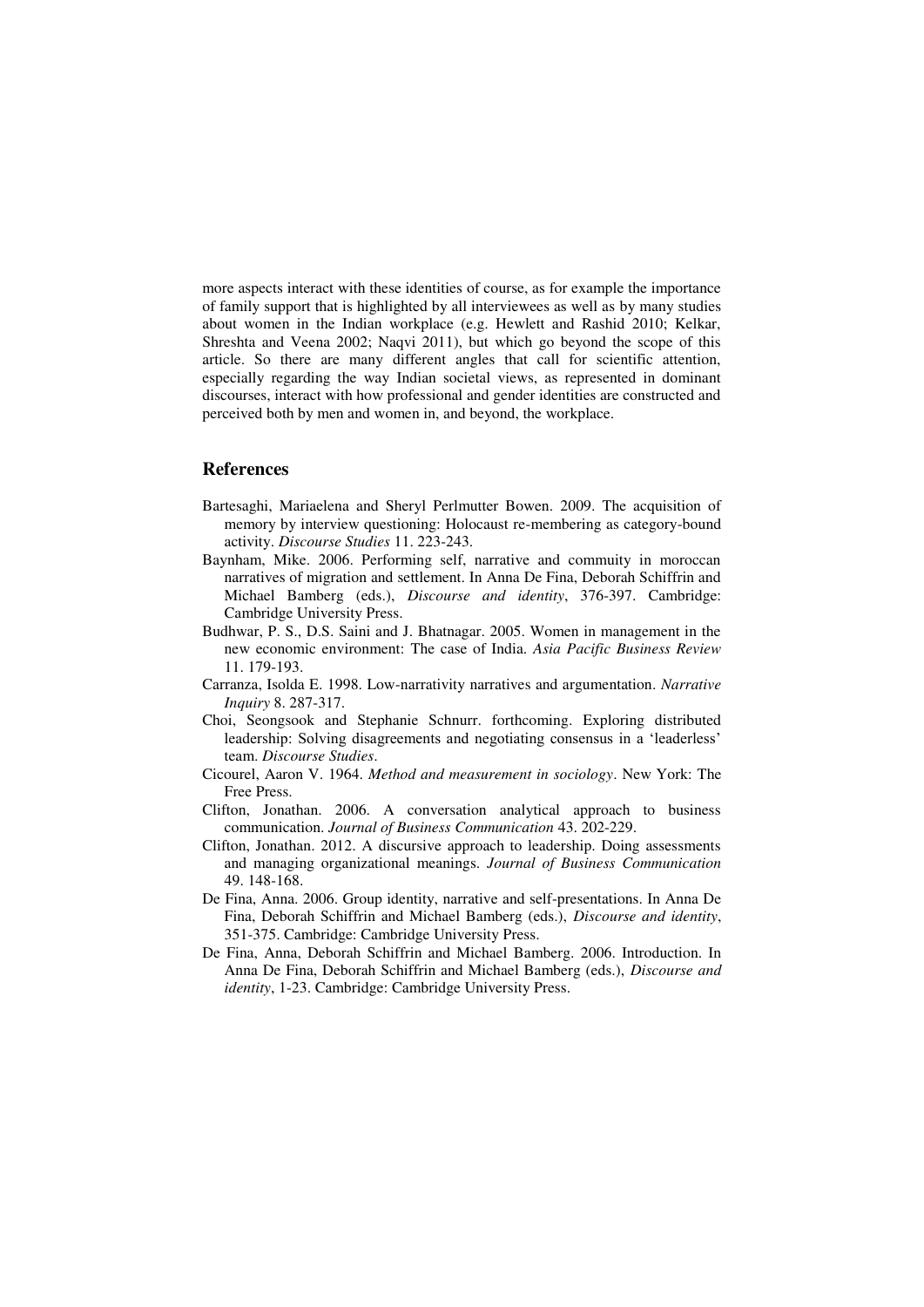- Edwards, Derek. 2000. Extreme case formulations: Softeners, investment, and doing nonliteral. *Research on Language and Social Interaction* 33. 347-373.
- Georgakopoulou, Alexandra. 2006. Thinking big with small stories in narrative and identity analysis. *Narrative Inquiry* 16. 122-130.
- Gupta, Ashok, Manjulika Koshal and Rajindar K. Koshal. 1998. Women managers in India: challenges and opportunities. *Equal Opportunities International* 17. 14-26.
- Hall, Stuart. 2000. Who needs 'identity'? In Paul du Gay, Jessica Evans and Peter Redman (eds.), *Identity: A reader*, 15-30. London: Sage.
- Hewlett Sylvia Ann and Ripa Rashid. 2010. The Battle for Female Talent in Emerging Markets*. Harvard Business Review* 88*.*101-106.
- Holmes, Janet. 2005. Leadership talk: How do leaders 'do mentoring', and is gender relevant? *Journal of Pragmatics* 37. 1779-1800.
- Holmes, Janet, Meredith Marra and Bernadette Vine. 2011. *Leadership, discourse and ethnicity*. Oxford: Oxford University Press.
- Holmes, Janet and Stephanie Schnurr. 2006. 'Doing femininity' at work: More than just relational practice. *Journal of Sociolinguistics* 10. 31-56.
- Holmes, Janet, Maria Stubbe and Bernadette Vine. 1999. Construction professional identity: "Doing power" in policy units. In Srikant Sarangi and Celia Roberts (eds.), *Talk, work and institutional order; discourse in medical, mediation and management settings*, 351-385. Berlin - New York: Mouton de Gruyter.
- Jefferson, Gail. 1984. Transcription notation. In J. Maxwell Atkinson and John Heritage (eds.), *Structures of social interaction*, 191-222. Cambridge: Cambridge University Press.
- Kelkar, Govind, Girija Shrestha and Veena N. 2002. IT industry and women's agency: Explorations in Bangalore and Delhi, India. *Gender, Technology and Development* 6. 63-84.
- Klenke, Karin. 1996. *Women and Leadership- A Contextual Perspective*. New York: Springer Publishing Company.
- Labov, Willam and Joshua Waletzky. 1966. Narrative analysis: Oral versions of personal experience. In June Helm (ed.), *Essays on the verbal and visual arts*, 12-44. Universiy of Washington Press: Seattle.
- Ladegaard, Hans J. 2011. 'Doing power' at work: Responding to male and female management styles in a global business corporation. *Journal of Pragmatics* 43. 4-19.
- Lahoti, Rahul and Hema Swaminathan. 2013. *Economic Growth and Female Labour Force Participation in India*. Indian Institute of Management, Bangalore. Working Paper no: 414. Accessed on 10 August, 2013 from http://www.iimb.ernet.in/research/sites/default/files/WP%20No.%20414\_0.pdf
- Linde, Charlotte. 1993. *Life stories, the creation of coherence*. Oxford University Press: New York / Oxford.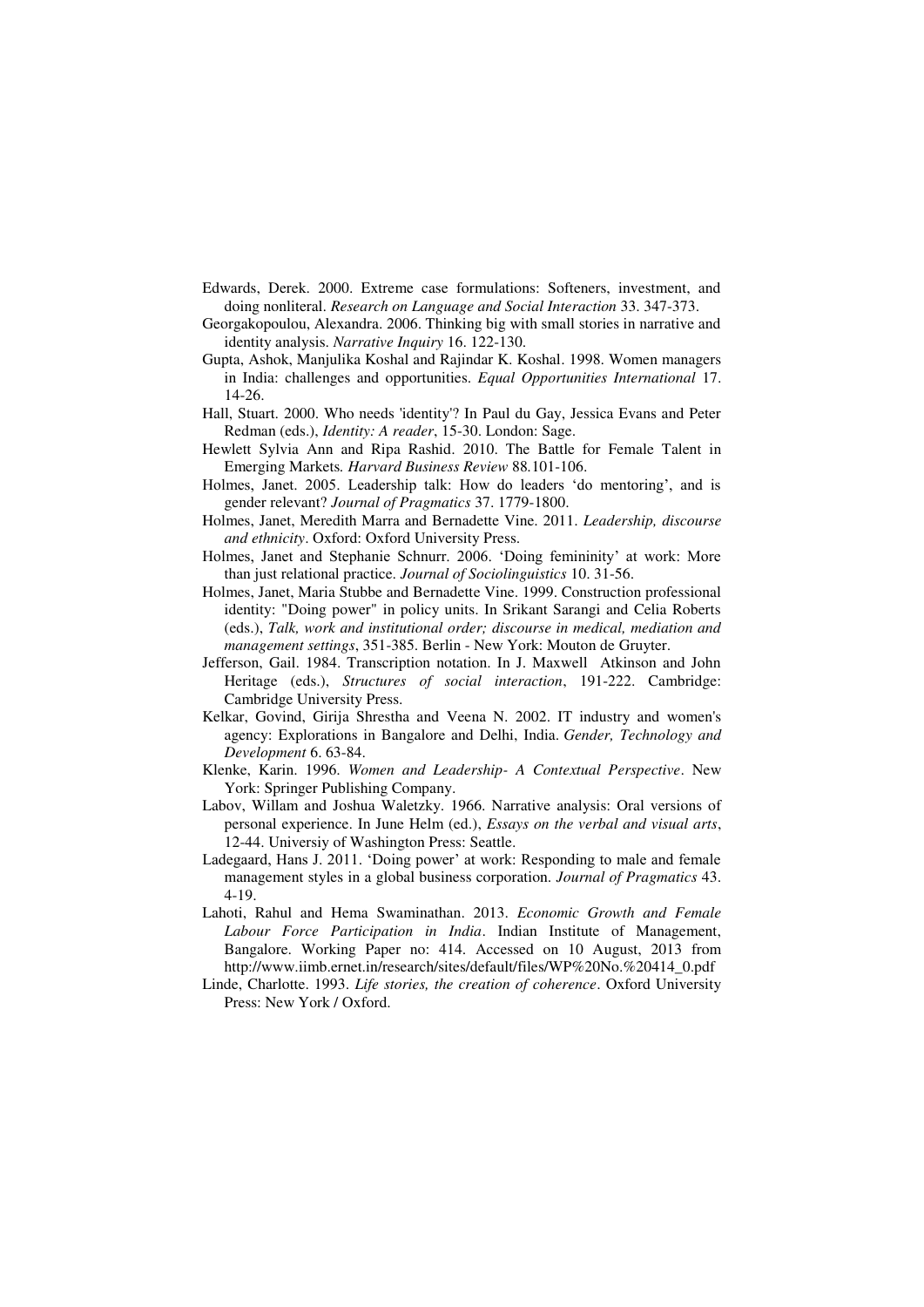- Marra, Meredith, Stephanie Schnurr and Janet Holmes. 2006. Effective leadership in new zealand workplaces: Balancing gender and role. In Judith Baxter (ed.), *Speaking out: The female voice in public contexts*, 240-260. Basingstoke: Palgrave.
- Nath, Deepika. 2000. Gently shattering the glass ceiling: experiences of Indian women managers. *Women in Management Review* 15. 44-52.
- Naqvi, Farah. 2011. Perspectives of Indian Women Managers in the Public Sector. *Indian Journal of Gender Studies* 18. 279-309.
- O'Connor, Patricia E. 1994. 'You could feel it through the skin': Agency and positioning in prisoners' stabbing stories. *Text* 14. 45-75.
- Pomerantz, Anita. 1986. Extreme case formulations: A way of legitimizing claims. *Human Studies* 9. 219-229.
- Saito, Junko. 2011. Managing confrontational situations: Japanese male superiors' interactional styles in directive discourse in the workplace. *Journal of Pragmatics* 43. 1689-1706.
- Schegloff, Emanuel A. 1979. The relevance of repair to syntax-for-conversation. In T. Givón (ed.), *Syntax and semantics, volume 12: Discourse and syntax*, 261- 286. Academic Press: New York.
- Schiffrin, Deborah. 1996. Narrative as self-portrait: Sociolinguistic constructions of identity. *Language in Society* 25. 167-203.
- Schnurr, Stephanie. 2009a. *Leadership discourse at work; interactions of humour, gender and workplace culture*. Houndmills: Palgrave Macmillan.
- Schnurr, Stephanie. 2009b. Constructing leader identities through teasing at work. *Journal of Pragmatics* 41. 1125-1138.
- Schnurr, Stephanie and Angela Chan. 2011. Exploring another side of coleadership: Negotiating professional identities through face-work in disagreements. *Language in Society* 40. 187-210.
- Singh, Shweta and Gretchen Hoge. 2010. Debating Outcomes for "Working" Women: Illustrations from India. *Journal of Poverty* 14. 197-215.
- Smircich, Linda and Gareth Morgan. 1982. Leadership: The management of meaning. *The Journal of Applied Behavioral Science* 18. 257-273.
- Stokoe, Elizabeth and Derek Edwards. 2007. 'Black this, black that': Racial insults and reported speech in neighbour complaints and police interrogations. *Discourse & Society* 18. 337-372.
- Takano, Shoji. 2005. Re-examining linguistic power: Strategic uses of directives by professional japanese women in positions of authority and leadership. *Journal of Pragmatics* 37. 633-666.
- Troemel-Ploetz, Senta. 1994. "Let me put it this way, John": Conversational strategies of women in leadership positions. *Journal of Pragmatics* 22. 199- 209.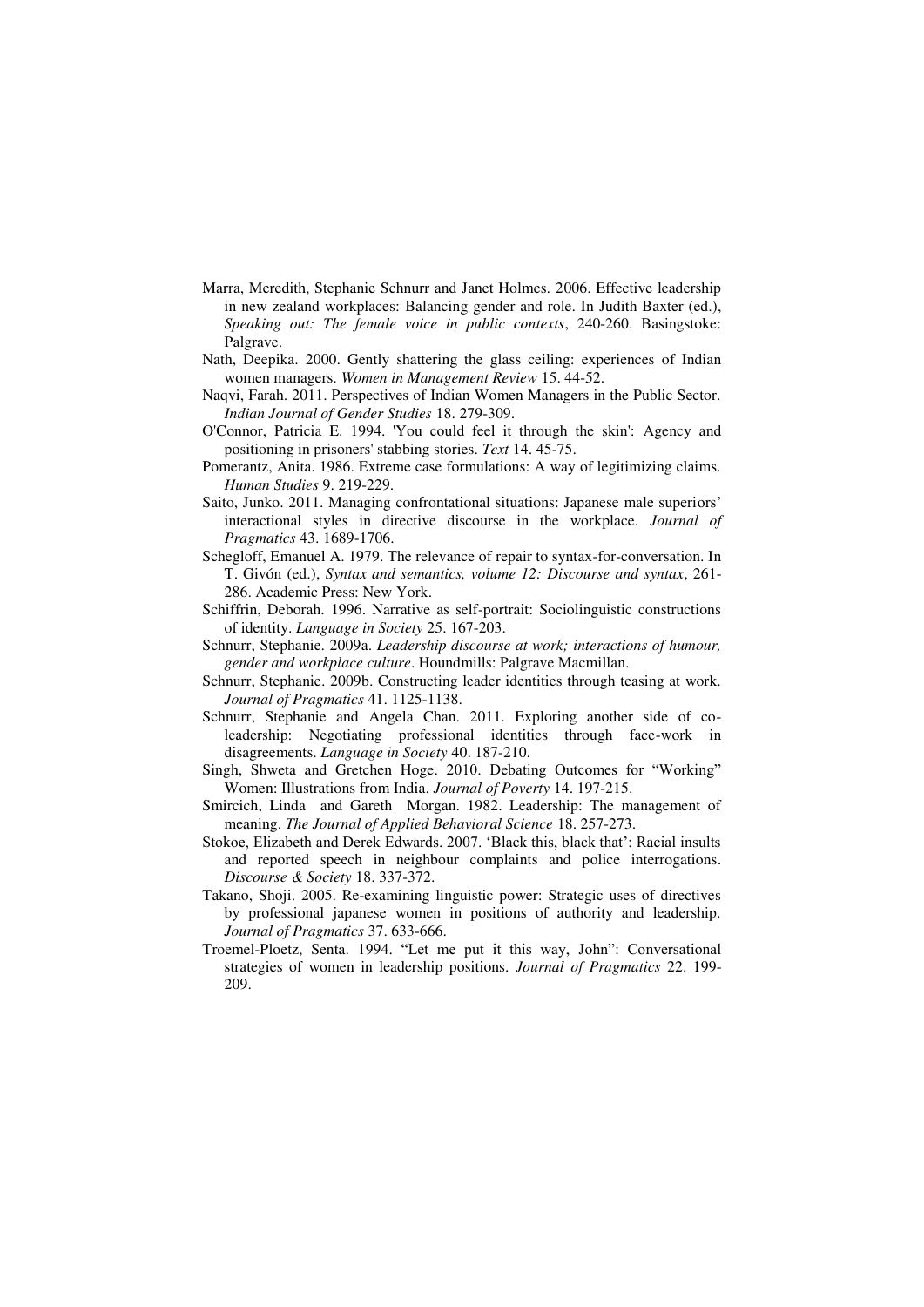- Van De Mieroop, Dorien. 2005. An integrated approach of quantitative and qualitative analysis in the study of identity in speeches. *Discourse & Society* 16. 107-130.
- Van De Mieroop, Dorien. 2009. A good story or a good identity? The reportability of stories interfering with the construction of a morally acceptable identity. *Narrative Inquiry* 19. 69-90.
- Van De Mieroop, Dorien and Jonathan Clifton. 2012a. The interplay between professional identities and age, gender and ethnicity; introduction. *Pragmatics* 22. 193-201.
- Van De Mieroop, Dorien and Jonathan Clifton. 2012b. The interactional negotiation of group membership and ethnicity; the case of an interview with a former slave. *Discourse & Society* 23. 163-183.
- Wenger, Etienne. 1988. *Communities of practice: Learning, meaning and identity.* Cambridge: Cambridge University Press.
- Zimmerman, Don H. 1988. On conversation: The conversation analytic perspective. In *Communication yearbook 11: Published annually for the international communication association*, 406-432. Sage: Newbury Park.

#### **About the Authors**

Prachee Sehgal is a participant of the Fellow Programme in Management at the Indian Institute of Management Indore, India in the Organizational Behavior and Human Resource Management area. Her doctoral work is associated with understanding the antecedents of teacher effectiveness. Apart from performance management of teachers, she has a keen interest in analyzing women identity issues and their leadership behavior.

Dorien Van De Mieroop is currently an assistant professor at the University of Leuven, where she teaches Dutch linguistics. Her research is situated within the field of discourse analysis, with a particular interest in the discursive construction and interactional negotiation of identity, which she analyzes in a variety of settings ranging from business and medical settings to research interviews on a variety of different topics (e.g. World War II, The Belgian Congo, Pre Civil War slavery in the US). She has published extensively, for example in journals such as *Journal of Pragmatics, Discourse & Society, Discourse Studies, Narrative Inquiry* and *Pragmatics*.

Abha Chatterjee is faculty in the area of Communcation at Indian Institute of Management Indore where she teaches Business Communication. She has over two decades of experience in teaching, in-company training programmes and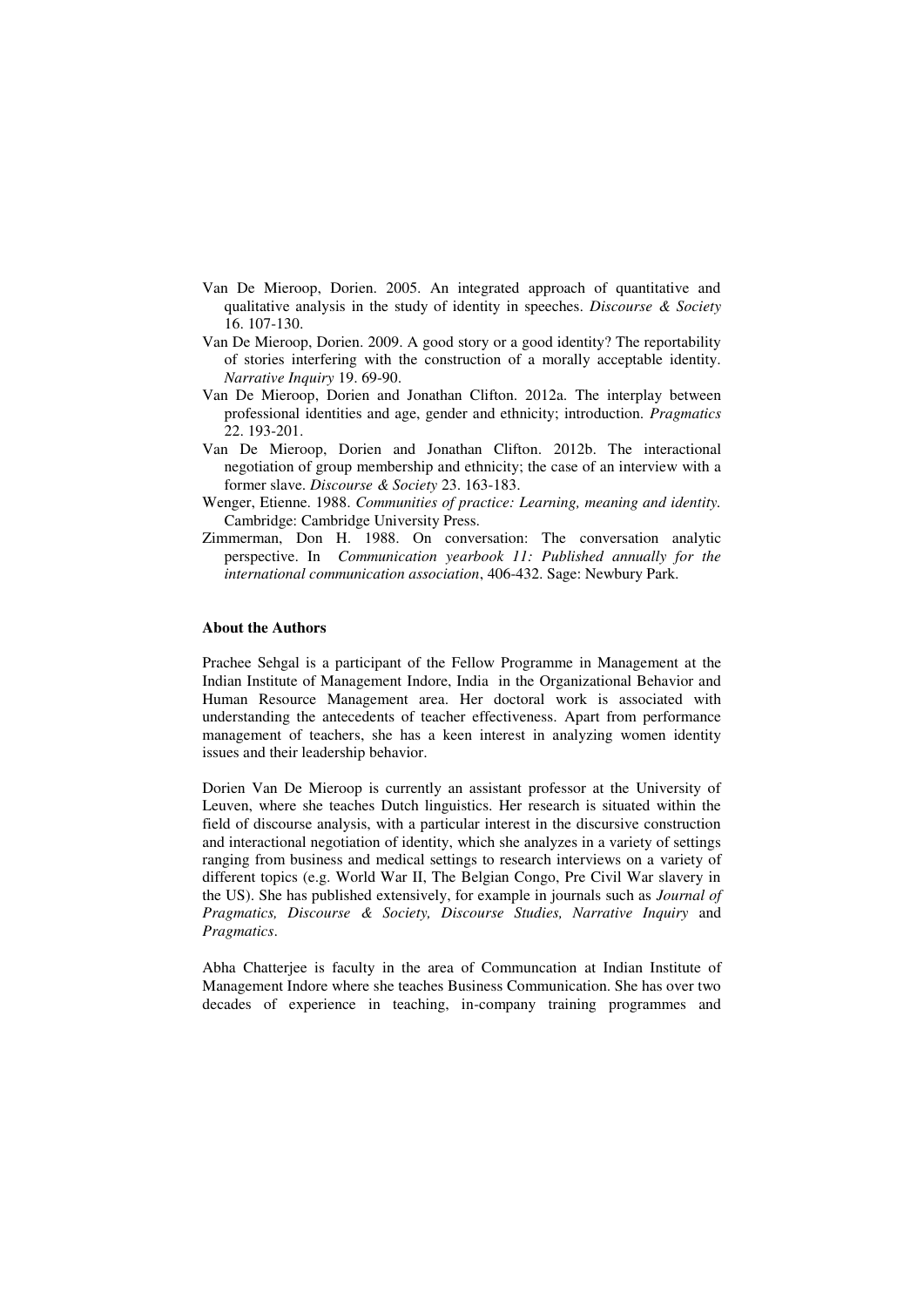consultancy. She has international as well as national research publications in refereed journals such as *International Journal of Business Ethics, Teaching Business Ethics, Dialogues et Cultures*. She has also co-authored the Indian edition of the book titled *Perspectives in Business Ethics* by Linda Hartmann published by Tata McGraw Hill in 2006 and a book titled *Business Communication Today* by Bovee and Thill published in 2010 (Pearson). Her research interests are in the domain of cross-cultural studies, ethics and communication.

#### **Addresses**

Prachee Sehgal Room no. 116, FPM student block Indian Institute of Management Indore Prabandh Shikhar, Rau-Pithampur Road Indore-453556 India e-mail: f10prachees@iimidr.ac.in

Dorien Van De Mieroop University of Leuven Faculty of Arts Blijde Inkomststraat 21, P.O. Box 3308 B-3000 Leuven Belgium e-mail: dorien.vandemieroop@arts.kuleuven.be

Abha Chatterjee Communication Area Indian Institute of Management Indore Prabandh Shikhar, Rau-Pithampur Road Indore-453556 India e-mail: abha@iimidr.ac.in

### **Notes**

 $\overline{a}$ 

<sup>&</sup>lt;sup>1</sup> "These crimes have continuously increased during 2006 - 2010 with 1,64,765 cases in 2006, 1,85,312 cases in 2007, 1,95,856 cases in 2008, 2,03,804 cases in 2009 and 2,13,585